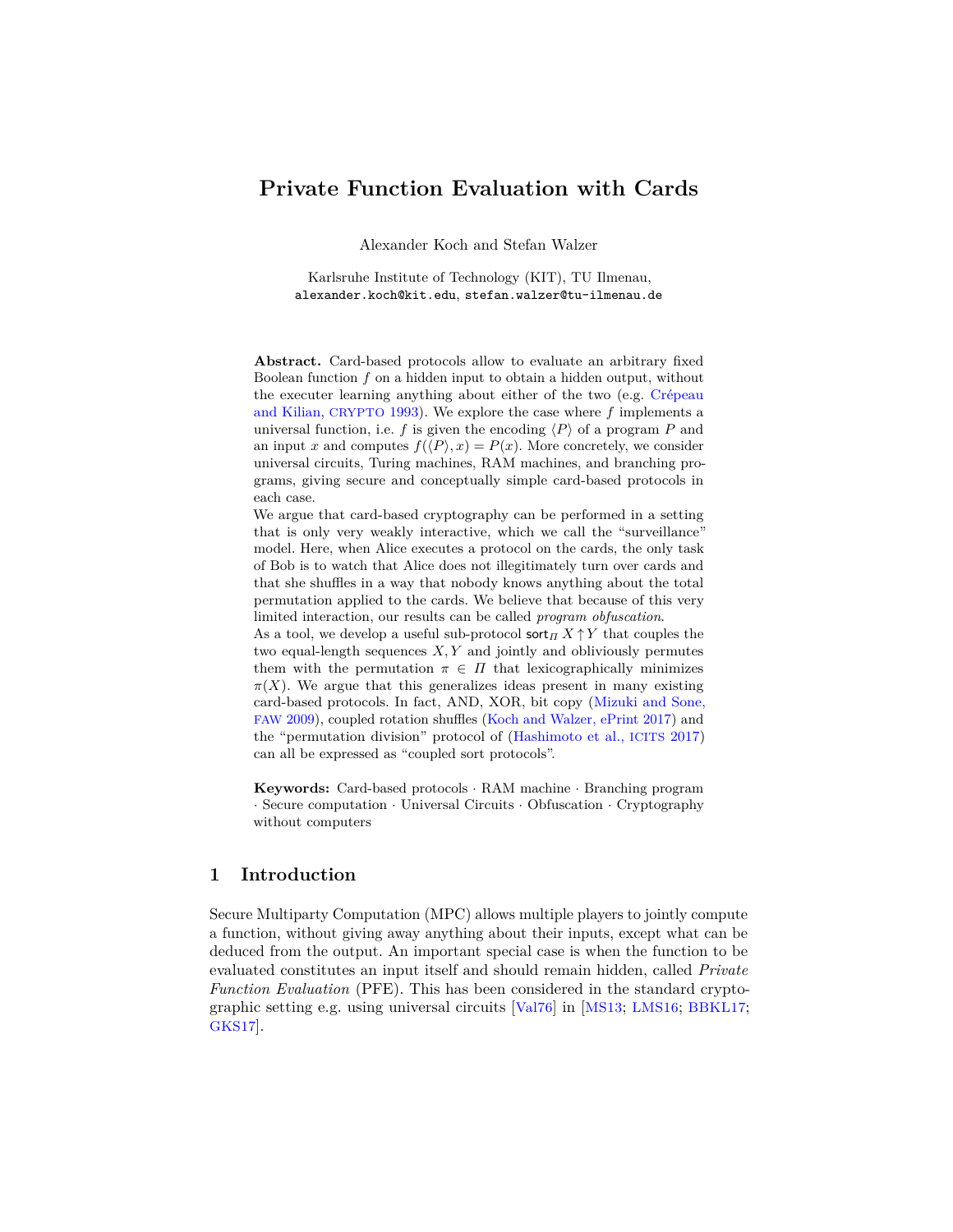Secure multiparty computation, and hence also PFE (by choosing a universal function to be executed), can also be done with a *deck of physical cards*, as first shown in [[Boe89](#page-26-1); [CK93](#page-27-0); [NR98](#page-29-1)]. In this area of *card-based cryptography*, one designs tangible protocols using a deck of cards with information-theoretic privacy features. There is already a wealth of literature on how to jointly and securely compute an arbitrary (fixed) circuit on the players' inputs, see e.g. [[CK93](#page-27-0); [NR98](#page-29-1); [MS09](#page-28-0)]. Moreover, similar but different physical assumptions have been exploited in other settings, in particular in the cryptographic voting community, cf. Scantegrity, PunchScan, and Oblivious voting [[PH10](#page-29-2);  $ABL<sup>+</sup>17$  $ABL<sup>+</sup>17$ ; [CCC](#page-27-3)<sup>+</sup>09; CCC<sup>+</sup>10].

**Motivation.** Card-based protocols are often used in educational and recreational settings. For an illustration of PFE, we stretch the usual motivation for cardbased AND protocols a bit, namely the dating problem where players want to find out whether there is mutual love.

We assume a predefined set of binary attributes  $A$  such as  $A = \{\text{LikesCats},\}$ HasPhD, IsGeeky,...}. Alice implicitly specifies (by providing a circuit or program) which combinations  $P \subseteq 2^A$  of attributes she likes and Bob specifies which attributes  $B \subseteq A$  he has. The task is to determine whether Bob's secret attributes satisfy Alice's secret preferences, i.e. whether  $B \in P$ . Here, we want to ensure that both Alice's and Bob's input remains hidden, i.e. nothing about the input is revealed, except what can be deduced from the output of the protocol.

In the same vein, PFE is useful for the game *Skipjack* [[Dur15](#page-27-4)] [1](#page-1-0) , where a game master invents a rule and the other players take turns querying whether a chosen code words satisfies the rule or not – in order to deduce/guess the rule in this process. Applying our PFE protocol would allow to prevent the game master from cheating by changing the rule mid-game, or even to play the game in absence of a game master, assuming an encoding of a rule is available or can be obtained at random. (Moreover, as PFE even hides the code words that the player is testing, we can derive a competitive multi-player mode where questions of other players do not help the others.)

**Look and Feel of Our Protocols.** Imagine a room with a table, where Alice puts an encoding of a function *f* in a sequence on the table, each bit of the description as two face-down cards encoding 0 via  $\clubsuit \heartsuit$  and 1 via  $\heartsuit \clubsuit$ . Next to Alice's cards, Bob will put his input *x* as a bit string using the same encoding. The game then proceeds according to a protocol (described in more detail later) that may prescribe to i) shuffle the cards in certain controlled ways and ii) turn over cards (the observed symbols may affect the future course of the protocol). The protocol terminates with output  $f(x)$  encoded as face-down cards. The output can then be revealed to both players or used obliviously in further computations.

**The Sort Sub-Protocol.** The protocols proposed in this paper – and actually a large subset of the protocols from the literature – can be regarded as a sequence

<span id="page-1-0"></span><sup>&</sup>lt;sup>1</sup> a follow-up on a game by [Abb](#page-26-4)ott [Abb] from 1956. Skipjack was given as a present to all participants of ASIACRYPT 2015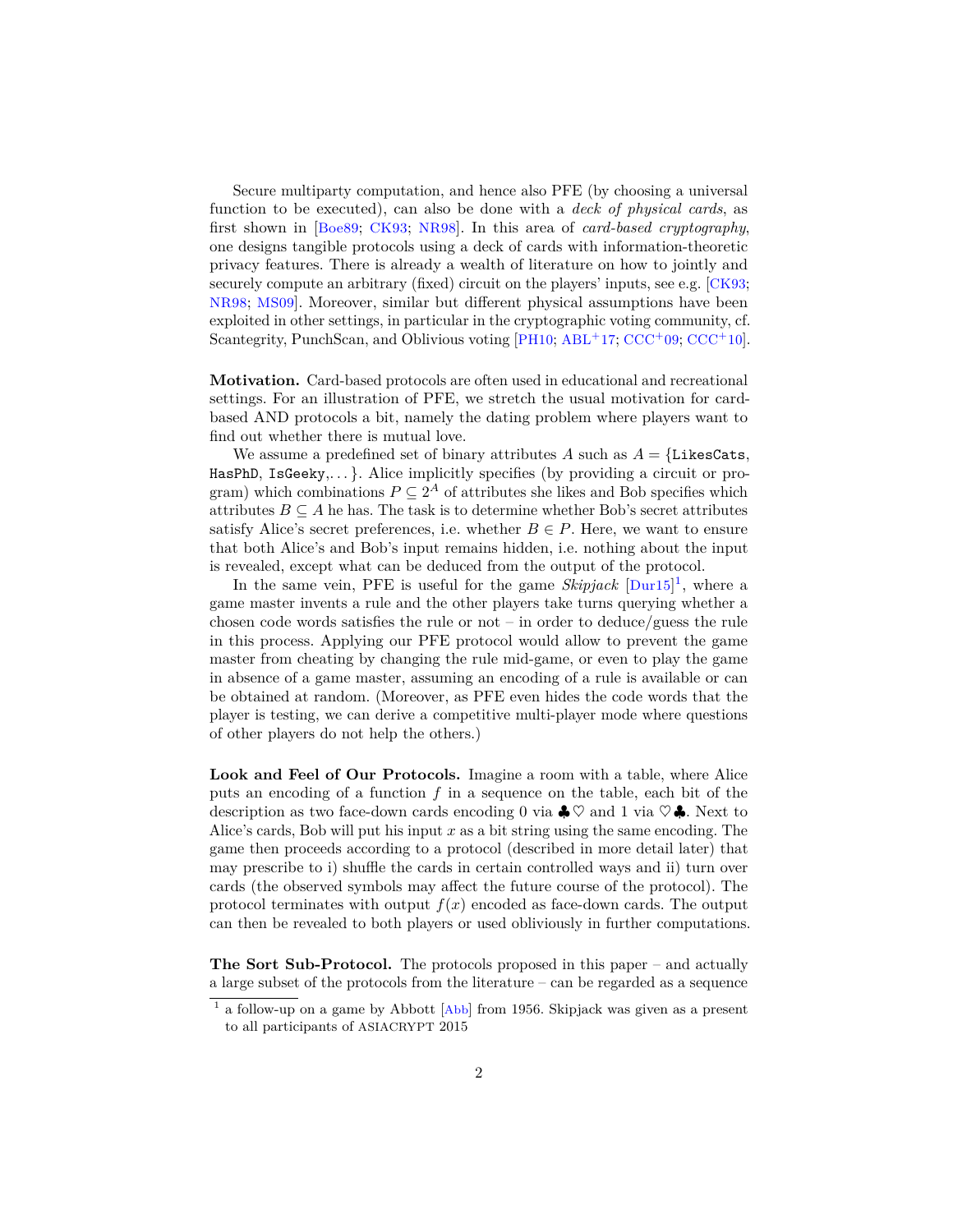of sub-protocols with basically the same functionality, which we capture under the name "sort protocol". We believe this observation is of independent interest. We also show that, under weak assumptions, protocols obtained as compositions of sort-protocols are secure. This elegantly re-proves the security of existing protocols and greatly simplifies the security proofs of our own protocols. (As we are in a simpler and fully information-theoretic setting, this is much easier than in the common universal composability framework [[Can01](#page-26-5)]).

**On Interaction in Card-based Protocols.** We point out that card-based cryptography can be assumed secure in a rather *non-interactive* physical model: it suffices to have one protocol executer, who is under surveillance by the other players. For example, when the protocol description specifies that a certain shuffle is to be performed, this step can be implemented by this one player, the executer, who uses envelopes (or helping cards) and completely random shuffles or uniform random cuts in a manner that ensures that not even he himself can keep track of concrete permutation done on the cards. (We could also use shuffling machines, such as the wheel-of-fortune-esque device in [[Ver14](#page-29-3)].)

Note that in this *surveillance model* where players watch that the protocol is done correctly, many protocols can be argued secure with almost no interaction. For example, [[GNPR07](#page-27-5), Protocol 3] is a nice physical zero-knowledge proof system for proving that there is a solution to a Sudoku puzzle, where the verifier chooses one of three cards in each cells of the Sudoku to be assigned to piles for rows, columns and subgrids to be able to later verify that all numbers are present. In our model, we can plausibly argue that the randomness chosen by the verifier can also be directly generated by the prover himself on an additional deck of helping cards. If he is watched to perform the shuffle in a way that generates high entropy not under his control, he can use this generated randomness to assign the cards to the piles. This is actually a general observation regarding protocols using public coins, where this shuffling produces an output that can be interpreted to be like the Random Oracle output in the Fiat–Shamir heuristic. The possibility of secure shuffling in this way is a common assumption that people make when playing card games with others.

Using the PFE protocols introduced in this paper, this immediately leads to a direct way to obtain cryptographic *obfuscation* in this card-based surveillance model: Assuming that the encoded protocol is lying on the table using cards, the executer can add cards encoding the inputs and then execute a universal protocol, such as the ones proposed in this paper, with *the only interaction* being guards that watch out for publicly observable deviations from the protocol.

However, note that because of the very different setting, there are no implications for the usual non-physical (strictly non-interactive) cryptographic world, where general (virtual black-box) obfuscation is impossible, cf.  $|BGI^+01|$  $|BGI^+01|$  $|BGI^+01|$ .

**Universal Protocols and Their Qualities.** We implement four different universal card-based protocols with varying degrees of abstraction, based on branching programs, circuits, Turing machines and RAM machines. Our primary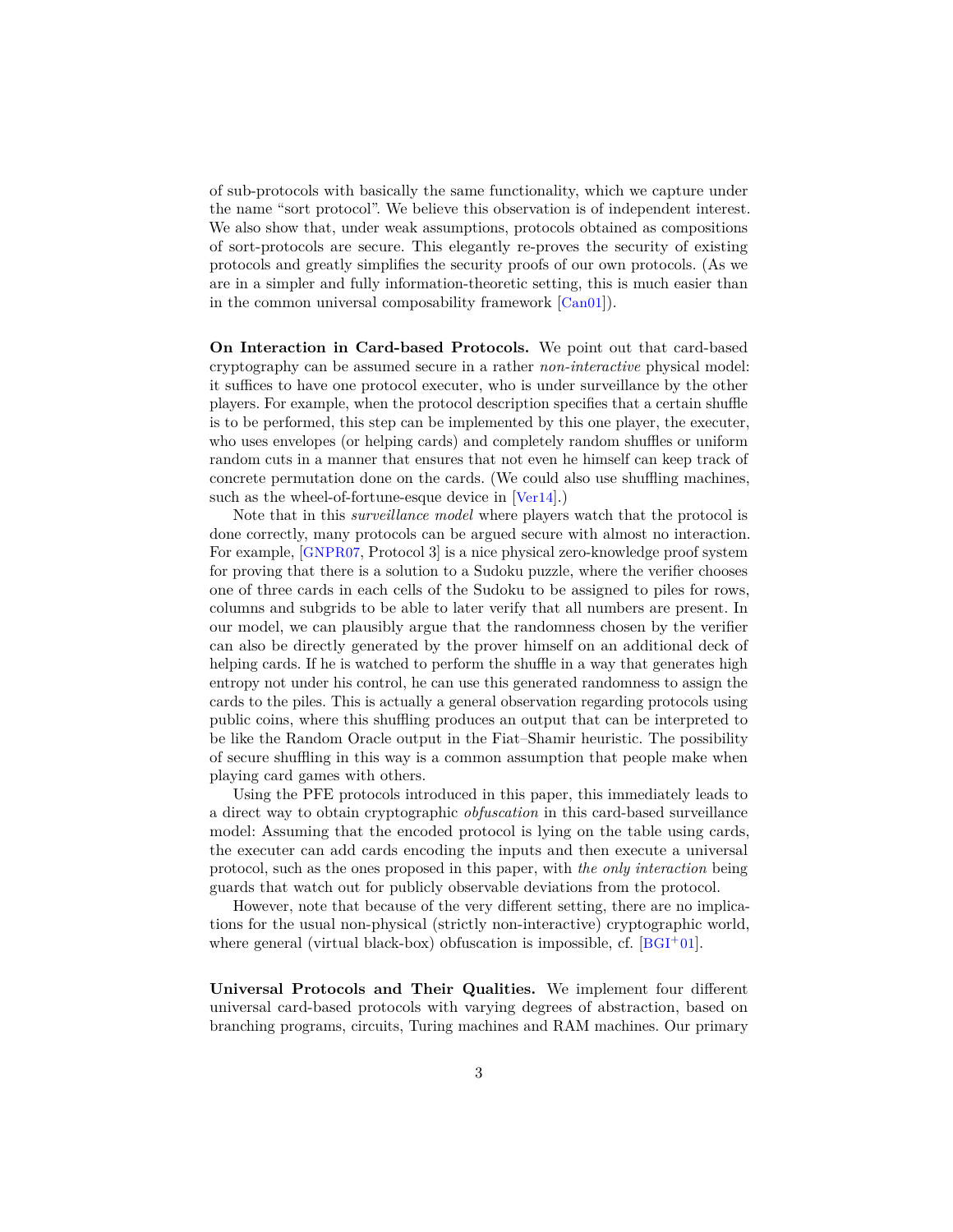focus is on simplicity and elegance of the protocols, but we also consider efficiency in terms of runtime and required cards.

The benefit of providing several solutions is that, depending on the nature of the task, a certain computational model may be particularly suitable. For example, in the generalized dating game described above, using universal circuits is a natural option, while a rule in Skipjack might most naturally be described as a program using loops and thus benefit from the possibilities available in Turing machines and RAM machines. For didactic settings, all options are interesting in itself, as they demonstrate the computational models and the implemented privacy properties in a palpable way.

#### **Contribution.**

- **–** We show how to encode and execute circuits, Turing machines, RAM machines and branching programs with cards and specify protocols for executing these on hidden inputs so that nothing about the machine description (except the length, etc.) or the inputs is leaked. We achieve this by using envelopes and only very natural shuffle operations, namely random cuts and *Sn*-shuffles.
- **–** Given the weakly interactive nature of card-based cryptography in the "surveillance model" (see above), we thereby obtain what may be called cryptographic obfuscation in a card-based setting.
- **–** We identify and generalize a primitive that is the basis for many protocols and operations in cards-based cryptography, namely *coupled sorting*, cf. [Section 3.](#page-5-0)

**Related Work.** Regarding our branching program construction, let us mention that there are several card-based protocols to randomly generate a permutation with specific, prescribed properties. For example, the secret santa game asks for random permutations on the player indices (encoding who gives a present to whom) that are fixed-point free to ensure that nobody receives their own present, and has been implemented with cards in [[CK93](#page-27-0); [ICM15](#page-28-4)]. Moreover, they also give protocols for generating permutations with cycles of a certain minimal length. Moreover, Hashimoto et al.  $[**HSN**<sup>+</sup>17]$  $[**HSN**<sup>+</sup>17]$  $[**HSN**<sup>+</sup>17]$  give a protocol for generating permutations with a prespecified cycle structure, and show how to obliviously execute the inverse of a permutation encoded with cards on another card sequence, which is a special case of our sorting operations.

Note that cryptographic obfuscation has been performed in other models. For example, Goyal et al.  $[GIS^+10]$  $[GIS^+10]$  $[GIS^+10]$  make use of tamper-proof hardware tokens (such as smart cards) introduced by Katz [[Kat07](#page-28-5)]. Moreover, [[MN10](#page-28-6)] allows to execute many cryptographic primitives (albeit not obfuscation) using scratch-off cards. They have a slightly weaker setting, as they do not gather players around a table, but use sealed (tamper-evident) envelopes that are sent between the players via mail, getting out-of-sight from the other players.

Physical computation is also described in [[CV12](#page-27-7)] (as "Physical GMW protocol") to achieve security in the framework of Universal Composability with Local Adversaries (LUC). However, they make very strong assumptions on available "machines", which we do not need.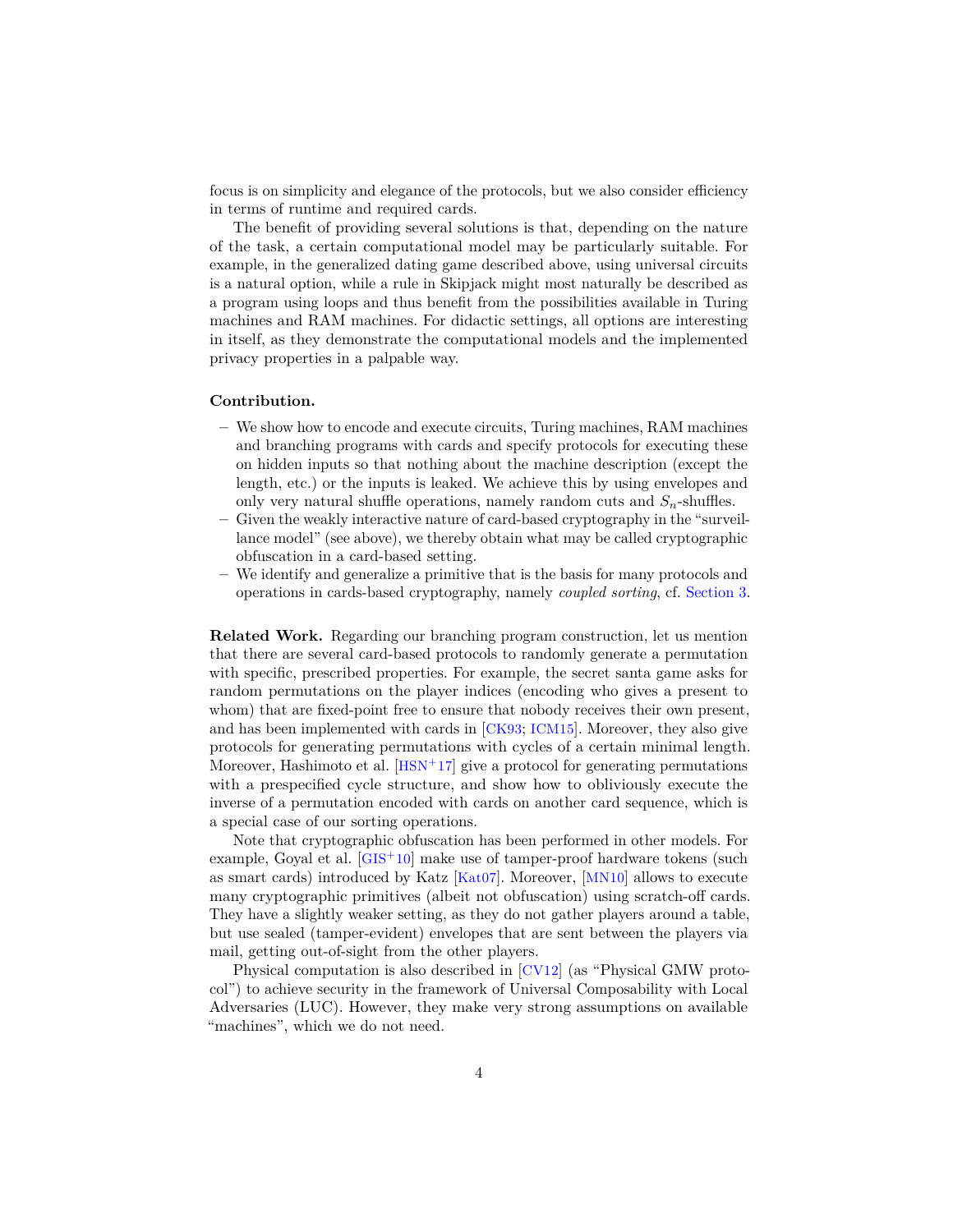Crépeau and Kilian [[CK93](#page-27-0)] also discuss playing games against a card-encoded (probabilistic) circuit opponent. However, they do not aim to hide this circuit to the player as it is given by the player himself.

**Outline.** [Section 2](#page-4-0) gives the necessary preliminaries, including the computational model used in card-based cryptography. [Section 3](#page-5-0) introduces sorting protocols as a main and versatile building block in card-based cryptography and interprets many results in the field as a single application of such a protocol. We describe concrete protocols for executing universal circuits [\(Section 4\)](#page-10-0), Turing machines [\(Section 5\)](#page-14-0), (word-)RAM machines [\(Section 6\)](#page-17-0) and branching programs [\(Section 7\)](#page-21-0).

## <span id="page-4-0"></span>**2 Computational Model of Card-based Cryptography**

Card-based protocols operate on a *deck* of cards, which is specified by a multiset D of symbols, e.g. from  $\{\heartsuit, \clubsuit\}$  or from numbered cards  $\{1, \ldots, n\}$ . It uses four operations, namely *i)* turning over cards to reveal their hidden symbols, *ii)* deterministically permuting the cards, *iii)* shuffling the cards in some controlled way to introduce randomness, and *iv)* terminating and outputting a list of card positions encoding the protocol output. The formal model is given in [[MS14](#page-28-7)].

While many protocols in the literature only use  $\{\heartsuit, \clubsuit\}$  as a deck alphabet, Niemi and Renvall [[NR99](#page-29-4)] and Mizuki [[Miz16](#page-28-8)] introduce card-based protocols using the (multi-)set  $[1, \ldots, n]$ , and an encoding rule, where a bit given by two face-down cards is 0 if the former card has a smaller value, and 1 otherwise.

More formally, a *protocol*  $P$  is a quadruple  $(D, U, Q, A)$ , where  $D$  is a deck, *U* is a set of input sequences over D, Q is a set of states with  $q_0 \in Q$  and  $q_{fin} \in Q$ , being the initial and the final state. Moreover, we have a action function  $A: (Q \setminus \{q_{fin}\}) \times \mathsf{Vis} \rightarrow Q \times \mathsf{Action}$ , depending on the current state and visible sequence (i.e. the sequence of the card symbols, with face-down cards specified as a special back symbol ?, and face-up cards showing their symbol), which specifies the next state and an operation on the sequence. These actions are as described above, for the formal definitions see [[MS14](#page-28-7)].

A *sequence trace* of a finite protocol run is a list  $(\Gamma_0, \Gamma_1, \ldots, \Gamma_t)$  of sequences such that  $\Gamma_0 \in U$  and  $\Gamma_{i+1}$  arises from  $\Gamma_i$  by the specified action. Moreover, mapping this to a trace where not the cards themselves, but only what is visible about the cards, is called the corresponding *visible sequence trace*.

Card-based protocols are secure if input and output are perfectly hidden, i.e., from the outside the execution of a protocol has the same distribution, regardless of what input and output are.

**Definition 1** (Security, cf. [[KWH15](#page-28-9); [KW17](#page-28-1)]). Let  $\mathcal{P} = (\mathcal{D}, U, Q, A)$  be a *protocol. It is* (input- and output-)secure *if for any random variable I with values in the set of input sequences U, the following holds. A random protocol run starting with Γ*<sup>0</sup> = *I, terminates almost surely. Moreover, if V and O are random variables denoting the visible sequence trace and the output of the run, then the pair*  $(I, O)$  *is stochastically independent of*  $V$ .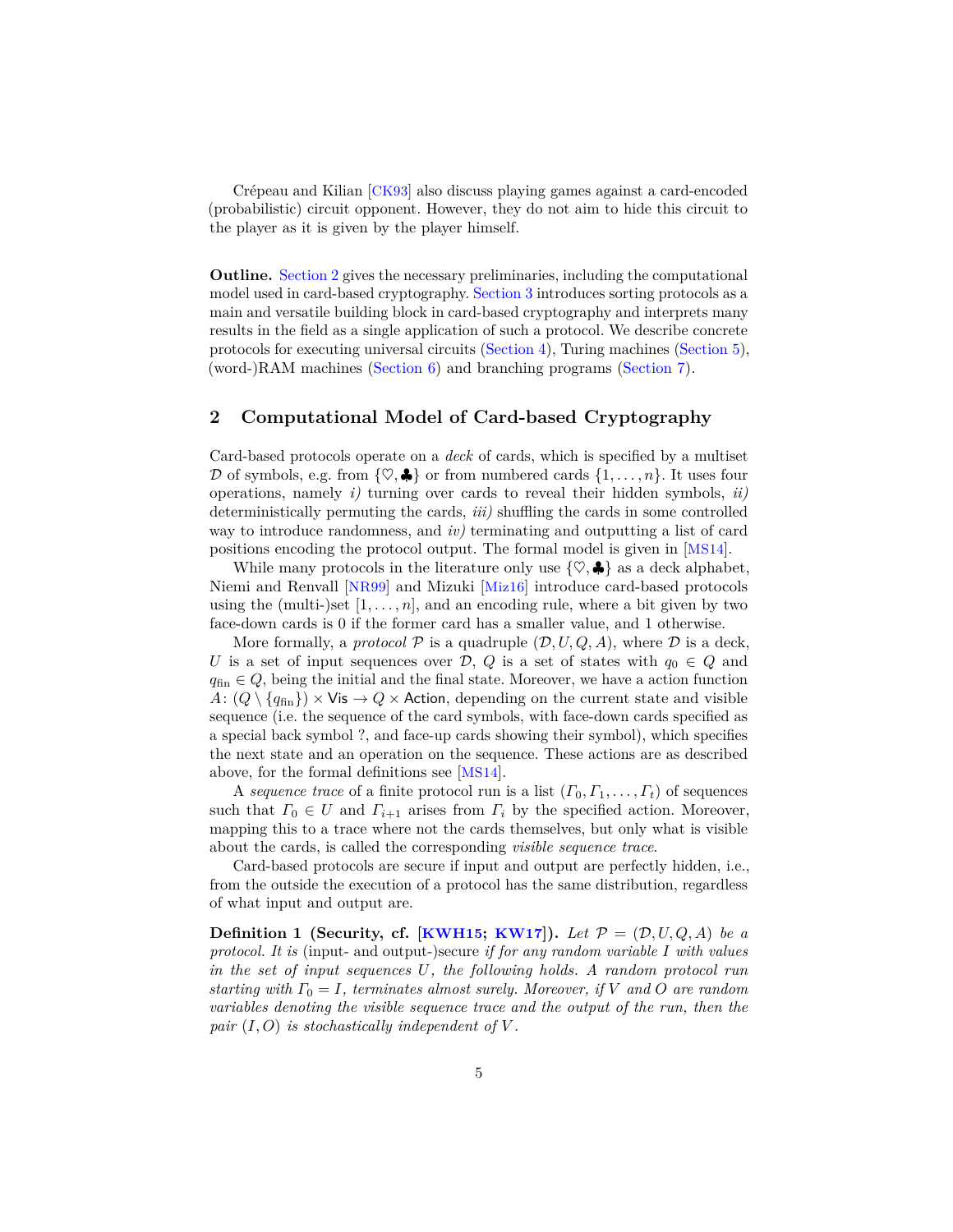**Boolean Circuits.** A *Boolean circuit* with  $\ell$  input variables  $v_1, \ldots, v_\ell$  is a directed acyclic graph  $C = (V, E)$ . The nodes are called gates and are labeled with  $\vee$ ,  $\wedge$ ,  $\neg$ , an input variable, or one of the constants 1 or 0. In the cases of  $\vee$ , ∧, ¬, the in-degree must be 2, 2 or 1, respectively, otherwise it is 0. The *output node* is the unique node with out-degree 0. The *depth* of *C* is the maximum number of  $\land$  and  $\lor$  gates on a path in *C*.

The value  $C(\mathbf{v}) \in \{0,1\}$  that a circuit outputs on input  $\mathbf{v} = (v_1, \ldots, v_\ell) \in$  $\{0,1\}^{\ell}$  is defined in the natural way. For this paper, it is convenient to transform all ∨-gates into ∧-gates using de Morgan's rule  $(x \lor y) = \neg(\neg x \land \neg y)$ . Note that this transformation does not affect the depth of the circuit.

**Group Actions.** In [Section 3](#page-5-0) we make use of group actions and their orbits, which can be found e.g. in [[DM96](#page-27-8), Sect. 1.3]. For a definition, let *X* be a nonempty set, *G* a group, and  $\varphi: G \times X \to X$  a function implicit in the notation  $g(x) := \varphi(g, x)$  for  $g \in G, x \in X$ . *G acts* on *X*, or  $\varphi$  is a *group action* on *X* if

- **–** id(*x*) = *x* for all *x* ∈ *X*, where id denotes the neutral element in *G*,
- **–** (*g h*)(*x*) = *g*(*h*(*x*)) for all *x* ∈ *X* and all *g, h* ∈ *G*.

Let *G* be a group acting on a set *X*. Then the *orbit* of an  $x \in X$  is  $G(x) :=$  ${g(x): g \in G}$ , i.e. all elements in *X* that are reachable from *x* via some  $g \in G$ . Note that orbits  $G(x)$ ,  $G(y)$  of  $x, y \in X$  are either disjoint or equal. Hence the orbits form a partition of *X*, called the *orbit partition* of *X* through *G*. For an application of this to proving lower bounds on the number of cards in card protocols, see [[KKW](#page-28-10)<sup>+</sup>17]. In our setting,  $G = \Pi \subseteq S_n$  is a permutation subgroup used in a shuffle and *X* is the set of sequences over a deck D. Then *Π* acts on *X* by permuting the card sequences  $x \in X$  via  $\pi \in \Pi$ , i.e.  $\pi((x_1, \ldots, x_n)) =$  $(x_{\pi^{-1}(1)}, \ldots, x_{\pi^{-1}(n)}).$ 

## <span id="page-5-0"></span>**3 The Coupled Sorting Sub-Protocol**

In this section we introduce our main, versatile building block, namely "sorting protocols", and later show how to interpret many protocols from the literature as such a protocol.

**Notation.** Let  $\pi \in S_n$ ,  $A = (a_1, \ldots, a_n)$  a sequence of distinct natural numbers and *B* a sequence of length *n*. We define the *lift*  $\pi \uparrow A$  of  $\pi$  to *A* via

$$
(\pi \uparrow A)(m) := \begin{cases} a_{\pi(i)}, & \text{if } m = a_i \text{ for some } i, \\ m, & \text{otherwise.} \end{cases}
$$

For instance, the permutation  $\pi = (1\ 3)(2\ 4) \in S_4$  lifted to the sequence  $A =$  $(5, 2, 7, 8)$  yields the permutation  $\pi \uparrow A = (57)(28)$ . We define the *lift* of a permutation to a *sequence of same-length sequences*  $B = ((b_1^1, \ldots, b_1^k), \ldots, (b_n^1, \ldots, b_n^k))$ as:

$$
\pi \uparrow B := (\pi \uparrow (b_1^1, \ldots, b_n^1)) \circ \cdots \circ (\pi \uparrow (b_1^k, \ldots, b_n^k)).
$$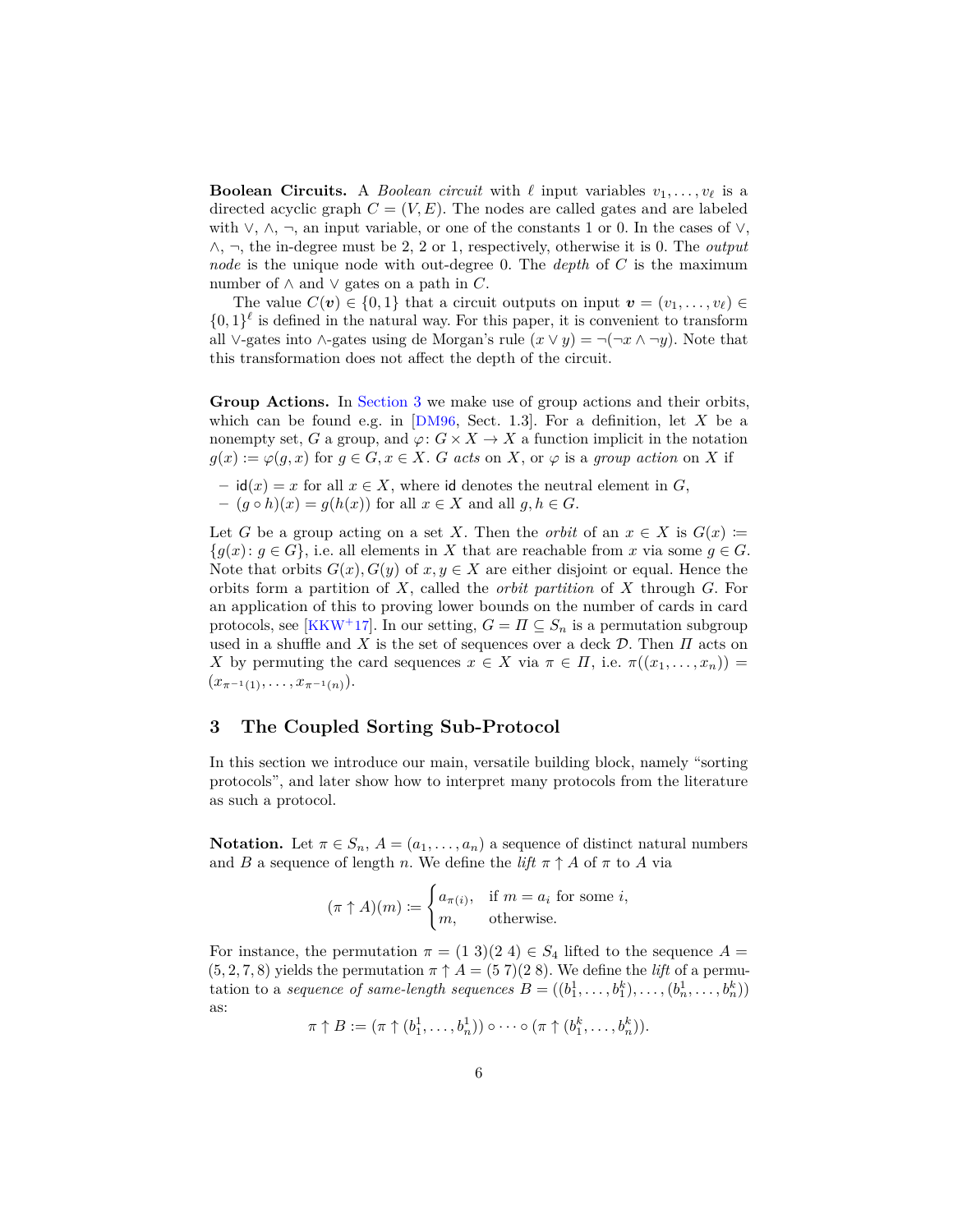We permit that the  $b_i^j$  are sequences again. In this sense this definition is recursive. [Fig. 1](#page-6-0) illustrates the simple intuition behind these more complex lifts.



<span id="page-6-0"></span>**Fig. 1.** Effect of the permutation  $(1\ 2\ 3) \uparrow ((1, 2, 3, 4), (5, 6, 7, 8), (12, 11, 10, 9))$  when applied to a sequence of cards. The idea is to permute the three card sequences in positions (1*,* 2*,* 3*,* 4), (5*,* 6*,* 7*,* 8) and (12*,* 11*,* 10*,* 9) cyclically (as in (1 2 3)), taking the groups of four cards "as a whole", and rearranging them while maintaining the order within the group. We reversed the third sequence to illustrate this possibility.

We naturally extend this definition to permutation sets  $\Pi \subseteq S_n$  and, for convenience, a lift to two sequences *A, B* as:

 $\Pi \uparrow A := {\pi \uparrow A : \pi \in \Pi}, \quad \Pi \uparrow A, B := {\pi \uparrow A} \circ (\pi \uparrow B) : \pi \in \Pi}.$ 

**The Family of Sort (Sub-)Protocols.** For each combination of a group of permutations  $\Pi \subseteq S_n$ , a sequence of (card) positions  $A = (a_1, \ldots, a_n)$  and another sequence  $B = (b_1, \ldots, b_n)$ , we will define a protocol sort<sub>*Π*</sub> *A*  $\uparrow$  *B*. Note that *Π*, *A* and *B* are a public part of the protocol specification, not inputs. To describe the intended behavior of the protocol, assume it is executed on a sequence *Γ* of cards. Let  $A := \Gamma[A] := (\Gamma[a_1], \ldots, \Gamma[a_n])$  be the sequence of cards in positions *A*, and  $\mathbb{B} := \Gamma[B]$  the sequence of cards in positions *B*. We assume that these card (symbol) sequences A and B are secret.

Let  $\pi_A \in \Pi$  be the permutation that *sorts* A, i.e.  $\pi_A(A)$  is the lexicographical minimum of  $\{\pi(\mathbb{A}) \mid \pi \in \Pi\}$  w.r.t. a given order on the deck symbols. The overall effect of sort $\prod A \uparrow B$  should be that  $\pi_A$  is applied to both A and B, yielding a sequence *Γ'* with  $\Gamma'[A] = \pi_{\mathbb{A}}(\mathbb{A}), \Gamma'[B] = \pi_{\mathbb{A}}(\mathbb{B})$  and  $\Gamma'$  equal to *Γ* everywhere else. We permit  $B$ , and correspondingly  $\mathbb{B}$ , to be a sequence of  $k$ -element sequences  $B = ((b_1^1, \ldots, b_1^k), \ldots, (b_n^1, \ldots, b_n^k))$  for  $k \in \mathbb{N}$ , in which case applying  $\pi_A$  to **E** means applying  $\pi_A$  to each of the *k* sequences  $\mathbb{B}_1 = \Gamma[(b_1^1, \ldots, b_n^1)], \ldots,$  $\mathbb{B}_k = \Gamma[(b_1^k, \ldots, b_n^k)].$ 

**Implementation of Sort Protocols.** An example for a practical implementation is given in [Fig. 2](#page-7-0) and a formal implementation in [Protocol 1.](#page-8-0) The first step applies a randomly chosen permutation  $\tau \in \Pi$  to *A* and *B*. Then, the cards in positions *A* are turned over, revealing  $\tau(A)$  where A is the sequence of cards that was previously in positions *A*.

This allows us to recognize which permutation  $\pi_{\tau(A)}$  would sort  $\tau(A)$  and apply it to the sequences in positions *A* and *B*. Clearly, the overall effect is that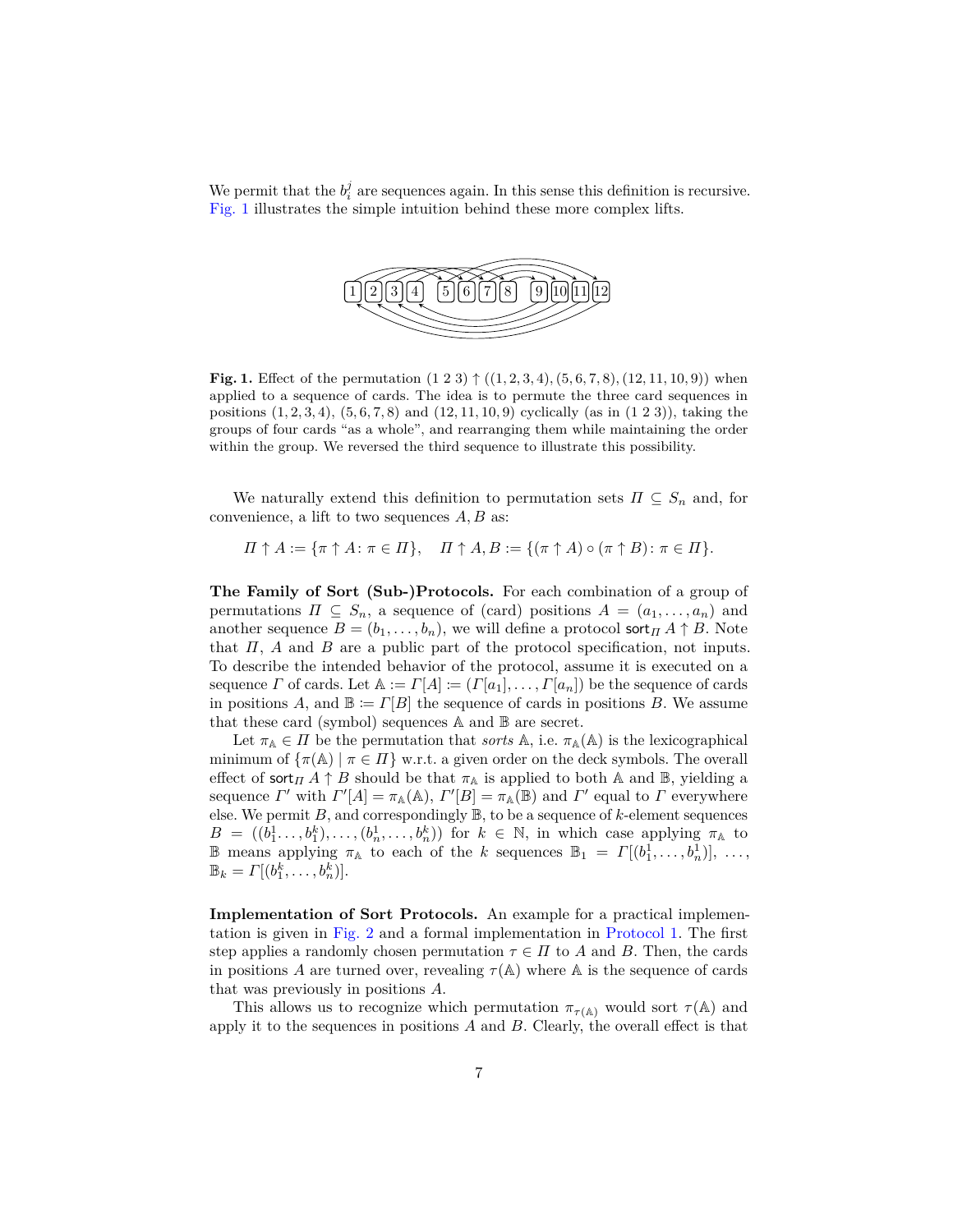

<span id="page-7-0"></span>**Fig. 2.** Application of  $\textsf{sort}_{S_4} A \uparrow B$  where *A* denotes the four positions of the red cards and *B* the four pairs of positions of the blue cards, in canonical ordering. Since the current sequence is  $A = (3, 1, 4, 2)$ , the permutation  $\pi_{(3,1,4,2)} = \{1 \mapsto 3, 2 \mapsto 1, 3 \mapsto 4, 4 \mapsto 2\}$  is applied to *A* and *B*, leaving the red cards sorted and the pairs of blue cards permuted by  $\pi_{(3,1,4,2)}$  as shown. Note that the revealed sequence  $(4,3,1,2)$  is independent of the input sequences and the output sequence.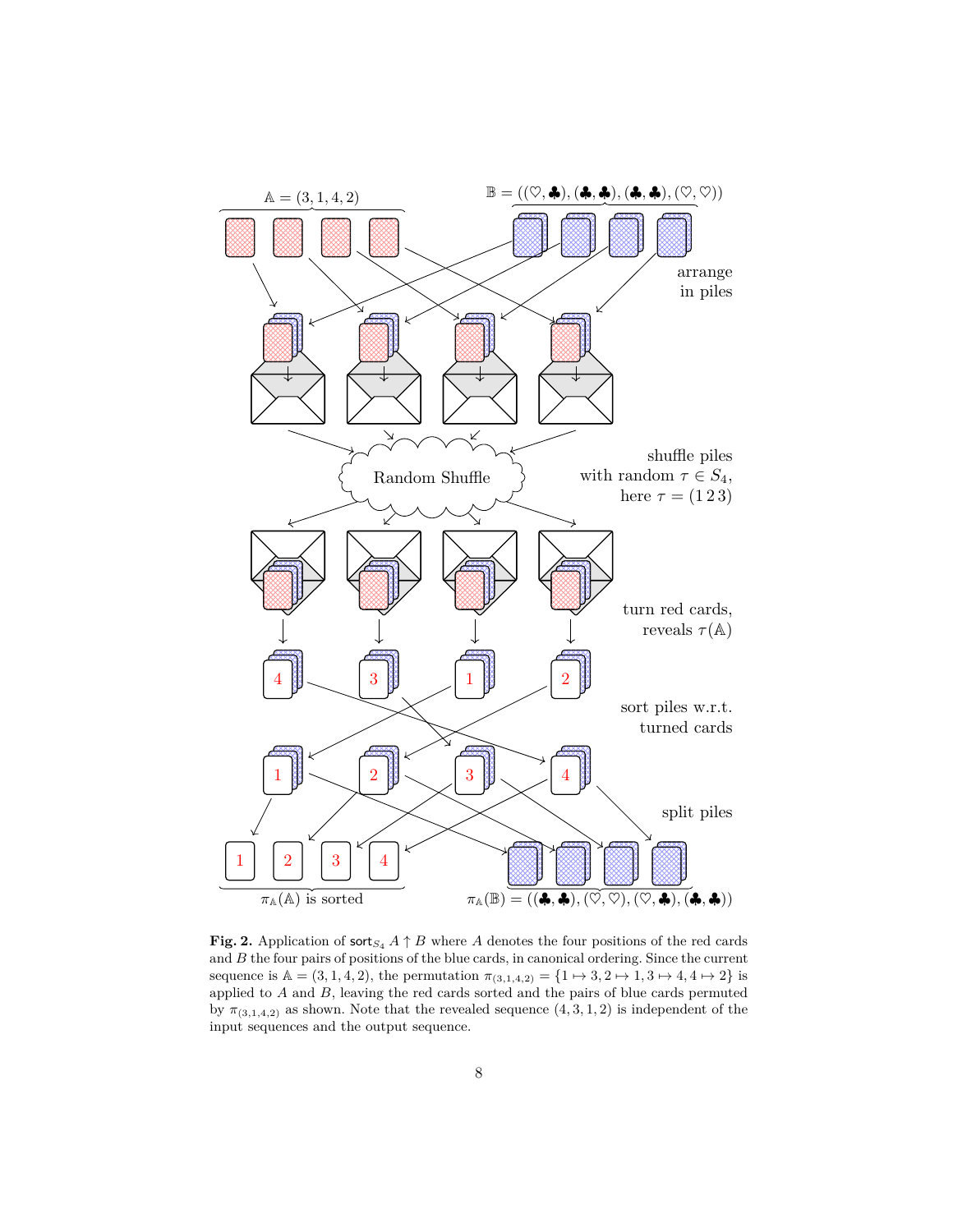**Protocol 1.** sort $\prod A \uparrow B$ :

```
(shuffle, \Pi \uparrow A, B) // chooses \tau \in \Pi randomly, obliviously applies \tau \uparrow A, B(turn, A) // reveals \tau(A)let \pi_{\tau(A)} \in \Pi be the permutation that sorts \tau(A)(\text{perm}, (\pi_{\tau(A)} \uparrow A) \circ (\pi_{\tau(A)} \uparrow B))
```
A and B have both been permuted by the same permutation  $\pi_{\tau(A)} \circ \tau$ . Moreover this permutation sorted the cards in positions *A* as desired.

If we only want to reset the sequence in *A* to a sorted one, i.e. without applying it to cards at positions *B*, (as in [Protocols 10](#page-19-0) and [11\)](#page-19-1) we write  $\text{sort}_{\Pi} A$ .

**Definition 2.** Let supp $(A) := \{ \Gamma[A] : \Gamma \text{ is possible when reaching } \text{sort}_{\Pi} A \uparrow B \}$ *be the set of possibilities for* A *when the surrounding protocol reaches the occurrence of the sort sub-protocol.*

*We say an occurrence of a sort sub-protocol* sort*<sup>Π</sup> A* ↑ *B is* valid *in a surrounding protocol if* supp(*A*) *is contained in an orbit O of the group action of Π on sequences, and*  $|O| = |H|$ *.* 

The rationale behind this definition is that if supp(*A*) is subset of *O* w.r.t. *Π*, then shuffling  $A$  with  $I$  destroys all information that is held in the sequence A prior to turning it. Thus, no information is leaked. The condition  $|O| = |I|$ ensures that the permutation  $\pi_A \in \Pi$  that sorts A is uniquely defined.<sup>[2](#page-8-1)</sup>

Note that this slightly involved criterion is necessary to ensure security in the case that the permutation is chosen at random from a proper subset of  $S_n$ . An important example for this is a random cut, which we later use to apply a rotation encoded in a sequence. Assume for instance  $\Pi = \langle (1\ 2\ 3) \rangle$  and  $\pi \in \Pi$ uniformly random. Moreover, let *X* be the six-element set of permutations of  $(\heartsuit, \clubsuit, \spadesuit)$ , and  $s \in X$  be arbitrary. Revealing  $\pi(s)$  to be, say,  $\pi(s) = (\clubsuit, \heartsuit, \spadesuit)$ reveals, e.g. that *s* is not  $(\heartsuit, \clubsuit, \spadesuit)$ . The reason is that *Π* has two orbits when acting on sequences of length 3 with symbols  $\heartsuit$ ,  $\clubsuit$ ,  $\spadesuit$  and we learn in which orbit we have been, excluding all sequences of the other orbit. That this criterion is also suitable for achieving security is shown by the following lemma.

<span id="page-8-2"></span>**Lemma 1.** *If an occurrence of* sort $\overline{H}$  *A*  $\uparrow$  *B is valid in a surrounding protocol, then the sequence revealed in the sub-protocol's turn step is independent of the*  $sub-protocol's input- and output-sequences \Gamma and \Gamma'.$ 

*Proof.* By definition, supp(*A*) is subset of an orbit *O*. Whatever the distribution of  $\mathbb A$  is, if  $\pi \in \Pi$  is chosen uniformly at random, then the sequence  $\mathbb A' = \pi(\mathbb A)$ revealed in the turn step is uniformly distributed on *O*. It is thus independent of *Γ*. Since *Γ*' is a function of *Γ*, we conclude that  $\mathbb{A}'$  is independent of  $(\Gamma, \Gamma')$ .

<span id="page-8-3"></span>**Corollary 1.** *If a protocol* P *contains no turn operations outside of valid instances of sort sub-protocols, then* P *is secure.*

<span id="page-8-1"></span> $^{\rm 2}$  We could drop this condition without affecting security. The effect of sort would be that among all permutations that sort A, one is chosen uniformly at random and applied to the cards in *A* and *B*.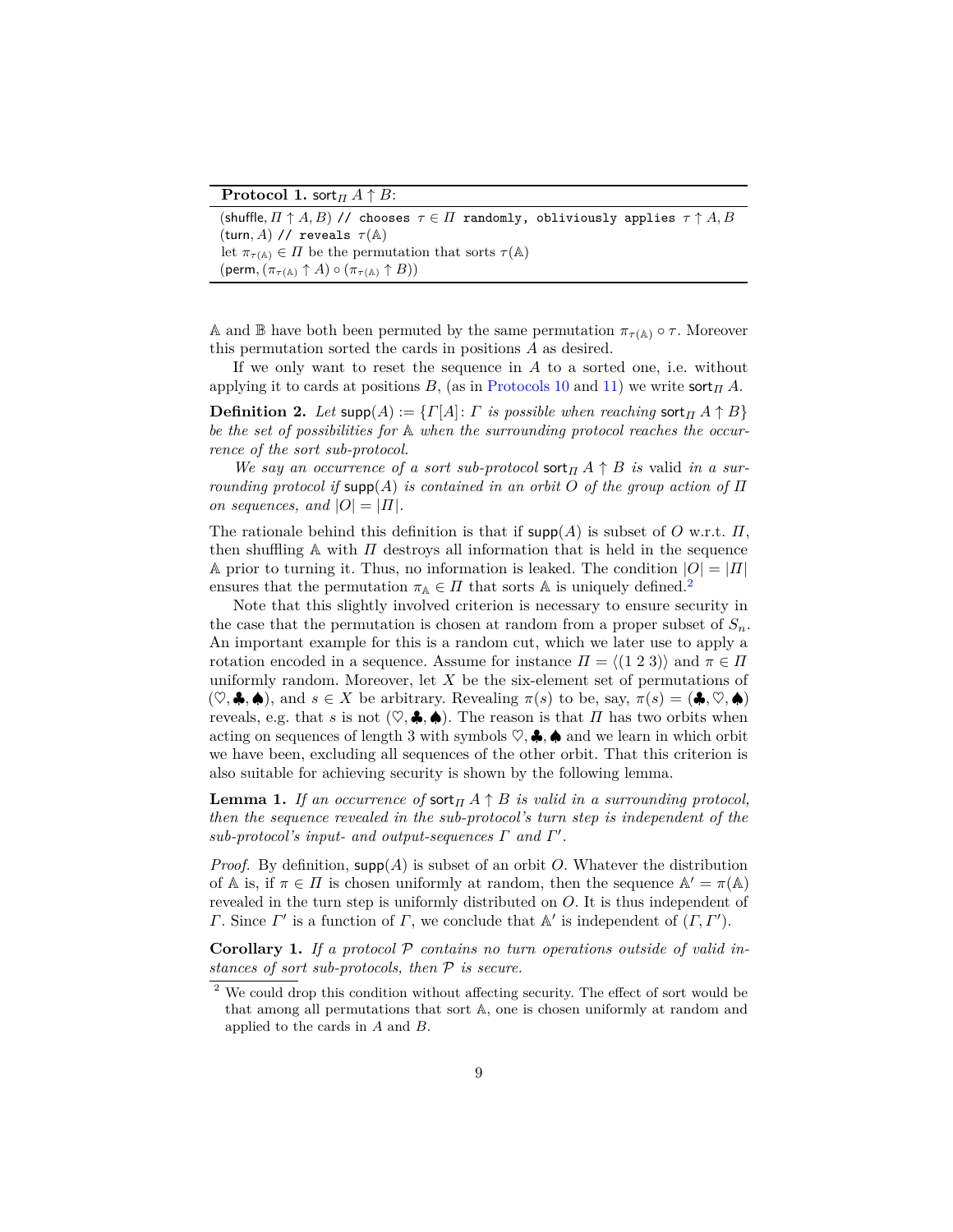**Encoding Permutations.** A sequence  $(s_1, \ldots, s_n) \in \{1, \ldots, n\}^n$  of card symbols *encodes a permutation*  $\pi$  if  $s_i = \pi(i)$  for  $1 \leq i \leq n$ . Let us denote  $\mathcal{D}_5 := [1, 2, 3, 4, 5]$  and  $\mathcal{D}_2 := [\clubsuit, \heartsuit]$ , and give a short example.

*Example 1.* The 5-cycle permutation  $\pi = (1\ 2\ 3\ 4\ 5)$  is represented via  $\mathcal{D}_5$  by  $\Gamma_{\pi} = (2,3,4,5,1)$ . The (self-inverse) transposition  $\tau = (1\ 2)$  is represented via  $\mathcal{D}_2$  as  $\Gamma_\tau = (\heartsuit, \clubsuit).$ 

**Useful specializations.** Two subclasses of sort protocols will be particularly useful. The first will be useful, e.g. to apply an encoded permutation to another sequence of cards, the second to rotate a sequence by a specified offset.

- **Apply a permutation encoded in** *A* **to the sequence in** *B***.** Assume that in a surrounding protocol  $A = \Gamma[A]$  is known to always be a permutation of a fixed set *M* of *n* distinct cards, say of  $M = \{1, 2, \ldots, n\}$ . Then sort<sub>*S<sub>n</sub>*</sub>  $A \uparrow B$ is valid at this point as  $\text{supp}(A)$  is a subset of all permutations of M, which is an orbit w.r.t.  $\Pi = S_n$ . The effect is that the permutation *encoded* in *A* is applied to *Γ*[*B*]. Whenever  $\Pi = S_n$ , we omit  $\Pi$  as an index of sort $\Pi$  *A*  $\uparrow$  *B*.
- **Apply a rotation encoded in** *A* **to the sequence in** *B***.** Assume that in a surrounding protocol  $A = \Gamma[A]$  is known to always be a permutation of a multiset *M* with *n* − 1 copies of one symbol and one copy of another symbol, say  $M = [(n-1) \cdot \heartsuit, \clubsuit]$ . Let  $\clubsuit < \heartsuit$  by convention. Then for  $\Pi = \langle (1 2 ... n) \rangle$ , an occurrence of sort<sub>*Π*</sub> *A*  $\uparrow$  *B* is clearly valid at this point, as  $\textsf{supp}(A) \subseteq \{(\clubsuit, \heartsuit, \ldots, \heartsuit), (\heartsuit, \clubsuit, \heartsuit, \ldots, \heartsuit), \ldots, (\heartsuit, \ldots, \heartsuit, \clubsuit)\}\$ and the latter is an orbit w.r.t. *Π*. The effect is that the rotation *encoded* in *A* is applied to *Γ*[*B*]. In this case we also write rot  $A \uparrow B$  for sort  $\pi A \uparrow B$ .

Note that for  $n = 2$ , the two cases are the same.

**Non-Destructive Variant sort <sup>∗</sup> .** We define a variation sort<sup>∗</sup> of sort that differs only in so far as it should make no net change to the cards in positions *A*. For this, a sequence of *helping cards* is assumed to be available in (otherwise unused) positions  $H = (h_1, \ldots, h_n)$ . We implement sort<sup>\*</sup> in [Protocol 2](#page-9-0) by two applications of sort, where the latter restores A from the helping "register".

We say an application of sort<sup>∗</sup> is *valid* whenever an application of sort would be valid and  $\mathbb{H} := \Gamma[H] = (1, \ldots, n)$  is guaranteed, i.e. *H* contains cards with numbers in ascending order.

It is easy to see that under these conditions, if  $\pi$  is applied to the cards in positions *A* and *H* in the first sorting step, then  $\pi^{-1}$  is applied to the cards in positions *A* and *H* in the second sorting step, as this is the unique permutation

<span id="page-9-0"></span>

| <b>Protocol 2.</b> sort $^*_{\Pi}(a_1,\ldots,a_n) \uparrow (b_1,\ldots,b_n)$ : |
|--------------------------------------------------------------------------------|
| sort <sub><i>II</i></sub> $(a_1, , a_n) \uparrow ((b_1, h_1), , (b_n, h_n))$   |
| sort $\pi$ $(h_1, \ldots, h_n) \uparrow (a_1, \ldots, a_n)$                    |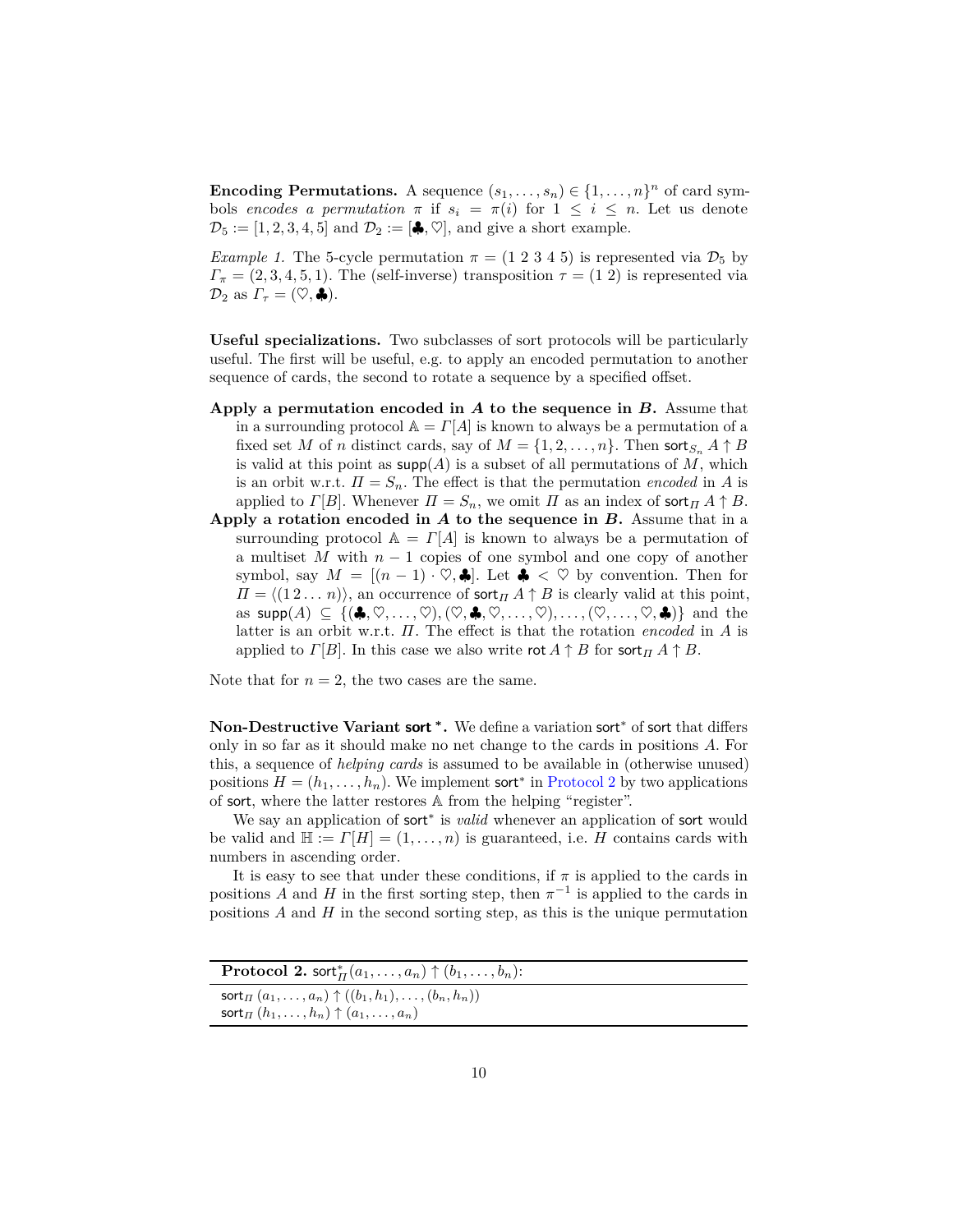that sorts the cards in positions *H*. Thus, one complete valid application of sort<sup>∗</sup> makes no net changes to *A* and *H*. It is also easy to check that both applications of sort are valid in the original sense, therefore [Lemma 1](#page-8-2) and [Corollary 1](#page-8-3) extend naturally to sort<sup>\*</sup>. We use rot<sup>\*</sup> for the variant using cyclic rotations.

**Stating Classical Protocols in Terms of sort.** The standard and, or, xor and copy protocols due to Mizuki and Sone [[MS09](#page-28-0)] can all be stated as single application of our sort sub-protocol as shown in [Protocols 3](#page-11-0) to [6](#page-11-1) in [Fig. 3.](#page-11-2) We also provide a *permutation application protocol* that takes the encoding of a permutation and a sequence as input and outputs the permuted sequence. This is in essence the permutation division protocol by Hashimoto et al.  $[**HSN**<sup>+</sup>17]$  $[**HSN**<sup>+</sup>17]$  $[**HSN**<sup>+</sup>17]$ (the only change being that we encode the inverse permutation).

## <span id="page-10-0"></span>**4 Securely Evaluating a Universal Circuit**

Let us start with the most direct case, namely implementing PFE using universal circuits, first constructed by Valiant [[Val76](#page-29-0)]. We do not want to go into the details of the construction and just import facts about the general structure of the circuit and how it is used. In our examples, Alice provides her private function, here as a circuit *C*, and Bob his private input to the function, and it should hold that neither party learns anything about the other's respective secrets. The universal circuit  $U_n$  for circuits of size *n* takes as input an encoding  $\langle C \rangle$  of *C*, where *C* has size *n*, and an input  $I \in \{0,1\}^{\ell}$  of length  $\ell$ . We assume *C* to have fan-out and fan-in at most 2, i.e. each gate has at most two inputs and at most two outputs.

In the constructions by Valiant,  $U_n$  is described via an directed acyclic graph with  $O(n \log n)$  vertices, where each vertex represents a logic gate taking values on its incoming edges as well as certain "configuration" (or programming) bits as input and computes outputs emitted to its outgoing edges. More concretely,  $U_n$  contains the following types of nodes:

**–** *n universal gates* with in- and out-degree exactly two and four configuration bits  $c_1, \ldots, c_4$  that compute

$$
ug(c_1, c_2, c_3, c_4, x, y) = c_1 \bar{x} \bar{y} + c_2 \bar{x} y + c_3 x \bar{y} + c_4 x y
$$

where  $c_1, \ldots, c_4$  determine the Boolean operation performed at this gate, e.g. AND corresponds to  $(c_1, \ldots, c_4) = (0, 0, 0, 1)$ .

**–** *O*(*n* log *n*) *X-switches* with a configuration bit *c* and in- and out-degree two, that compute

$$
x(c, a_0, a_1) = (a_c, a_{1-c}),
$$

where  $a_c$  is forwarded on one outgoing edge and  $a_{1-c}$  on the other. **–** *O*(*n*) *Y-switches* computing

$$
y(c, a_0, a_1) = a_c,
$$

where Alice's configuration bit *c* decides which of the two inputs is forwarded as the output.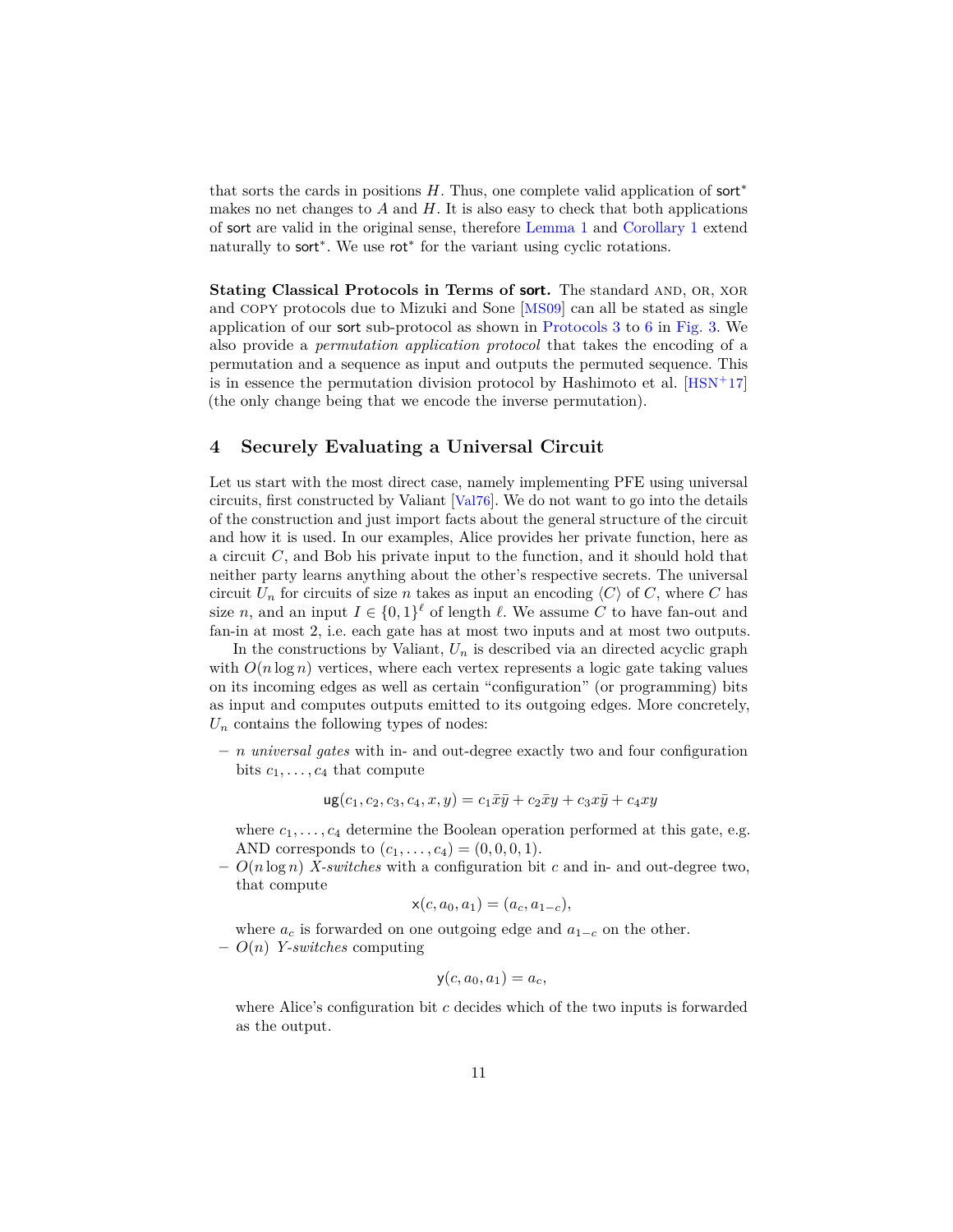Protocol 3. AND:

```
Input: bits (x, y, 0) encoded in ((1, 2), (3, 4), (5, 6))Output: encoding of x \wedge ysort(1, 2) ↑ ((3, 4),(5, 6))
(result, 5, 6)
```
Protocol 4. OR:

<span id="page-11-3"></span>**Input:** bits  $(x, y, 0)$  encoded in  $((1, 2), (3, 4), (5, 6))$ **Output:** encoding of  $x \vee y$ sort(1*,* 2) ↑ ((3*,* 4)*,*(5*,* 6)) (result*,* 3*,* 4)

Protocol 5. XOR:

**Input:** bits  $(x, y)$  encoded in  $((1, 2), (3, 4))$ **Output:** encoding of  $x \oplus y$ sort  $(1, 2)$   $\uparrow$   $(3, 4)$ (result*,* 3*,* 4)

#### **Protocol 6.** *n*-copy:

<span id="page-11-1"></span>**Input:** bits  $(x, 0, \ldots, 0)$  encoded in  $((1, 2), \ldots, (2n + 1, 2n + 2))$ **Output:** *n* card pairs, all encoding *x* sort  $(1, 2) \uparrow ((3, 5, \ldots, 2n + 1), (4, 6, \ldots, 2n + 2))$  $(r \text{esult}, 3, 4, \ldots, 2n + 1, 2n + 2)$ 

## **Protocol 7.** apply:

**Input:** permutation  $\pi$  encoded in  $(1, \ldots, n)$ and some sequence  $\mathbb A$  in  $(n+1,\ldots,2n)$ **Output:**  $\pi(\mathbb{A})$  $sort(1, ..., n)$   $\uparrow$   $(n + 1, ..., 2n)$  $(r$ esult*, n* + 1*, . . . , 2n*)

<span id="page-11-2"></span>Fig. 3. The classical protocols AND, OR, XOR and COPY as well as a permutation application protocol, all stated as sort protocols.

- **–** *O*(*n*) *forks* (or "*λ*-switches") where the signal on one wire is forwarded to both outgoing wires, i.e.  $\lambda(a) = (a, a)$ .
- $\ell$  input nodes with out-degree 1 and in-degree 0, and one output node with in-degree 1 and out-degree 0 with their natural interpretation.

The universal gates correspond to the gates of Alice's circuit with the configuration bits determining what kind of gate it is, and the configuration of *X* and *Y* -switches ensures that the intermediate results are routed correctly to the relevant gates. For us, it suffices that there is an (efficient) way to obtain  $\langle C \rangle$  from *C*, which Alice applies beforehand. Valiant [[Val76](#page-29-0)] describes such a general mapping from circuits *C* to a string of  $O(n \log n)$  configuration bits for  $U_n$ , such that  $U_n$  configured with  $\langle C \rangle$  (in canonical order) implements *C*.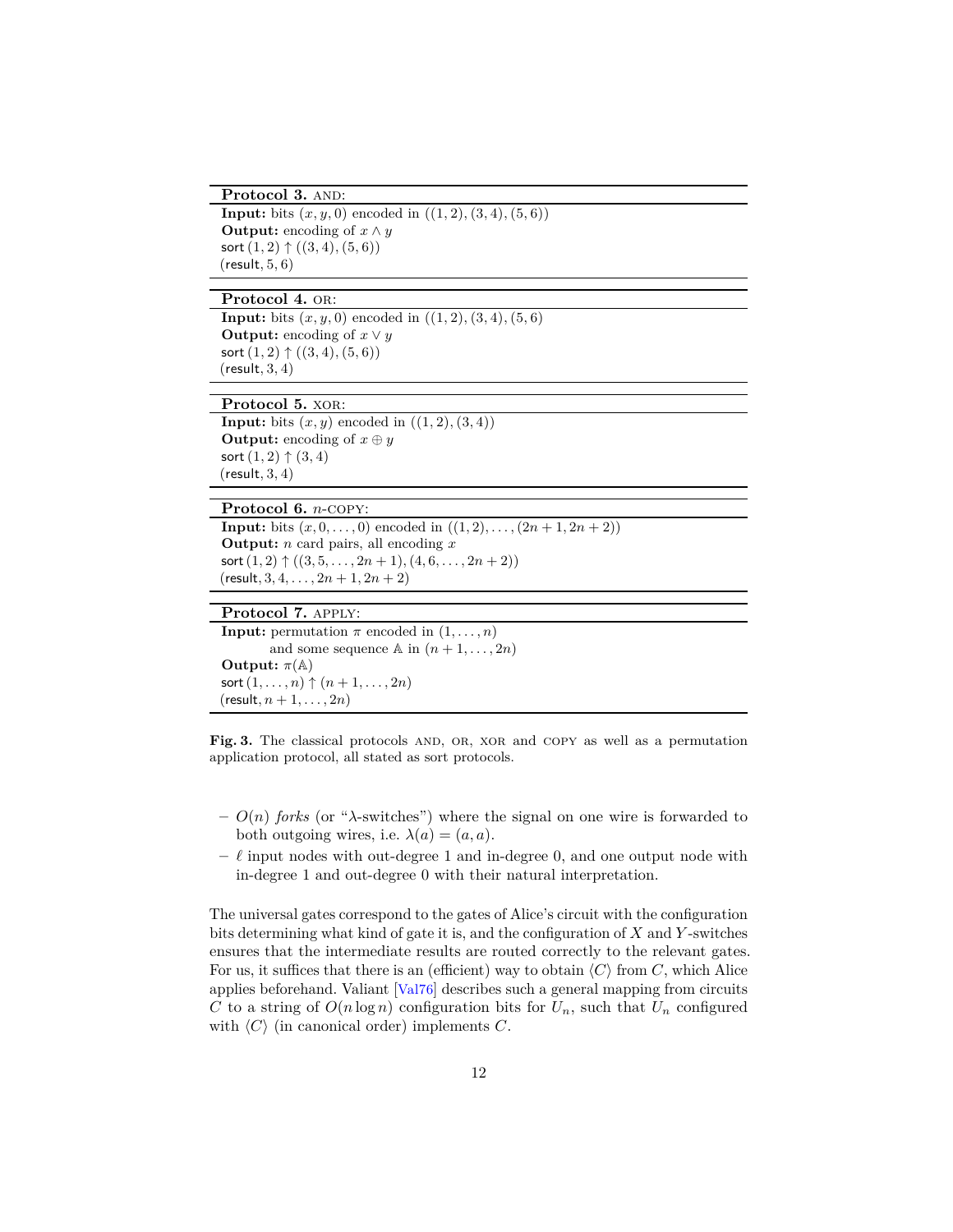We describe in [Protocol 8](#page-13-0) and [Theorem 1](#page-12-0) how, given  $U_n$ , encodings of  $\langle C \rangle$ and Bob's input *I* in sequences of cards, we can compute  $C(I)$  securely.

<span id="page-12-0"></span>**Theorem 1.** For any  $\ell, n \geq 0$  there exists a secure card-based protocol  $\mathcal{P}$  with *the following properties:*

- *(i) The input sequences are all sequences* (*V, P*) *where*
	- $\mathbf{v} = \mathbf{V}$  *encodes the values of*  $\ell$  *Boolean variables*  $(v_1, \ldots, v_\ell) \in \{0, 1\}^{\ell}$  *using the deck*  $\ell \cdot [\clubsuit, \heartsuit]$ *.*
	- $P$  *encodes a circuit C of size n, via*  $k = O(n \log n)$  *programming bits, i.e. via deck*  $k \cdot [\clubsuit, \heartsuit]$ *.*
- *(ii) The output is two cards encoding*  $C(v_1, \ldots, v_\ell)$ *.*
- *(iii)* In addition to the input cards, we use the helping deck  $(m + 1) \cdot [\clubsuit, \heartsuit]$ , *where*  $m = O(n)$  *is the number of forks in*  $U_n$ *. (The additional pair is used for the* sort<sup>∗</sup> *command.)*

*Proof.*  $P$  is given as [Protocol 8.](#page-13-0) All nodes of  $U_n$  are considered in some topological order  $s_1, \ldots, s_N$ , allowing us to compute the bits "flowing" along each edge of  $U_n$  in a systematic way. The message at an edge  $e$  is stored in positions  $V_e = (V_e[0], V_e[1])$ . Note that the bit on each edge is only used in one subsequent computation: After processing  $s_i$ , only the bits on the edges crossing the cut  $({s_1, \ldots, s_i}, {s_{i+1}, \ldots, s_N})$  are needed in future computations. When processing  $s_{i+1}$  we may therefore, when storing the bits for the outgoing edges of  $s_{i+1}$ , reuse the now freed up cards that stored the bits on the incoming edges of  $s_{i+1}$ . In [Protocol 8](#page-13-0) this is reflected by identifying  $V_e$  and  $V_{e'}$  for some pairs  $(e, e')$  of edges. We only need a new pair of cards in the case of a fork.

To verify correctness, let us interpret the main sort commands in the protocol.

- 1. In the *X*-switch case, sort  $C \uparrow (V_e, V_f)$  swaps the positions encoding the incoming input values at edges  $e$  and  $f$ , if  $c = 1$  and leaves them unchanged, if  $c = 0$ . This is exactly what we wanted.
- 2. In the *Y* -switch case, the command is exactly the same, with the difference that afterwards only the output bit that ends up in the first position  $(V_e)$  is used afterwards.
- 3. In the fork case, we (non-destructively, i.e. with restoring) copy the bit to another position, used as an additional output wire value.
- 4. The universal gate case is the most interesting. Recall that we want to evaluate  $\arg(c_1, c_2, c_3, c_4, x, y) = c_1 \bar{x} \bar{y} + c_2 \bar{x} y + c_3 x \bar{y} + c_4 x y$ . For this, first observe that exactly one of the terms  $\bar{x}\bar{y}$ ,  $\bar{x}y$ ,  $x\bar{y}$ ,  $xy$  equals one. Essentially, the values of *x* and *y* select which configuration bit constitutes the output. If  $x = 0$  then only  $c_1$  and  $c_2$  are relevant. If  $x = 1$  only  $c_3$  and  $c_4$  are. So in the first sorting step we obliviously swap  $(C_1, C_2)$  for  $(C_3, C_4)$  if  $x = 1$  and leave things as is, if  $x = 0$ . The interesting two configuration bits end up in positions  $C_1, C_2$ , without us knowing which they are.

Now we do the same with *C*1*, C*2, based on the value of *y*, so that the only relevant configuration bit is now in  $C_1$ . In the last step we write this value in both  $V_g$  and  $V_h$  (recall the fan-out two requirement).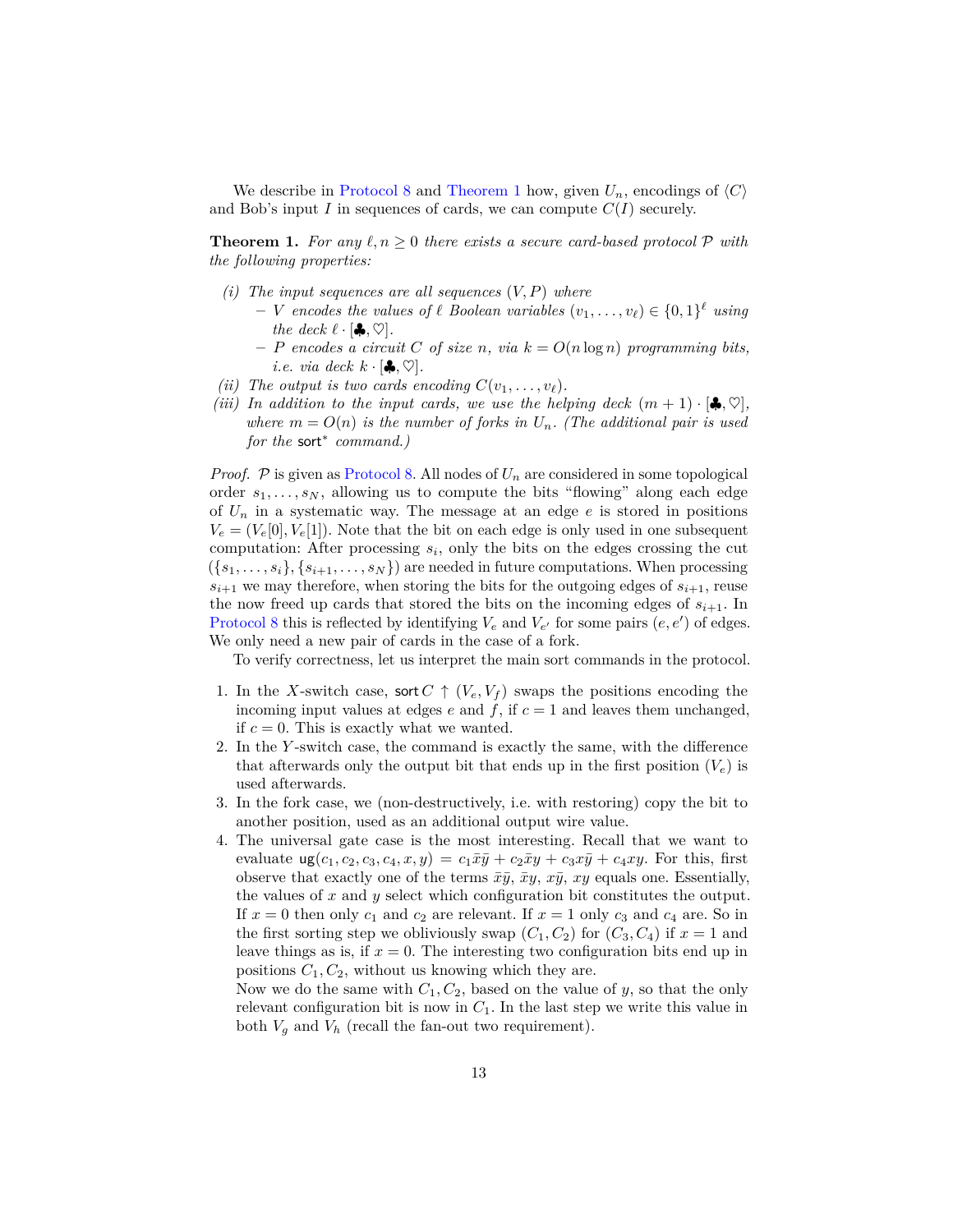To see that  $P$  is secure, we use [Corollary 1](#page-8-3) and the fact that no turn operations are performed outside of sorting steps.  $\Box$ 

Dependent on the topological ordering used in [Protocol 8,](#page-13-0) the helping deck we use to implement forks is not fully required. Instead of using a "fresh" pair of cards to store a copy of the incoming value whenever a fork is encountered, we can reuse cards that have already served their function and will not be used in the remainder of the protocol. This includes, for instance, the cards that encoded configuration bits of universal circuits or *X*-switches that have already been executed.

# **Protocol 8.**  $UC(\langle C \rangle, I)$ : executing *C* on input *I*

<span id="page-13-0"></span>

| <b>foreach</b> node v of $U_n$ in (some) topological order <b>do</b> |                                                                                     |
|----------------------------------------------------------------------|-------------------------------------------------------------------------------------|
|                                                                      | if $v$ is an input node then                                                        |
|                                                                      | let e be the outgoing edge and $I_e$ the positions of the corresponding input bit   |
|                                                                      | set $V_e := I_e$ // regard the cards at $I_e$ to belong to $e$                      |
|                                                                      | else if $v$ is an X-switch then                                                     |
|                                                                      | let C be the position pair of the configuration bit for $v$                         |
|                                                                      | let $e, f$ be the two incoming edges and $g, h$ the two outgoing edges              |
|                                                                      | sort $C \uparrow (V_e, V_f)$                                                        |
|                                                                      | set $V_g \coloneqq V_e$ and $V_h \coloneqq V_f$                                     |
|                                                                      | else if $v$ is a Y-switch then                                                      |
|                                                                      | let C be the position pair of the configuration bit for $v$                         |
|                                                                      | let $e, f$ be the two incoming edges and $g$ the outgoing edge                      |
|                                                                      | sort $C \uparrow (V_e, V_f)$                                                        |
|                                                                      | set $V_q \coloneqq V_e$                                                             |
|                                                                      | else if $v$ is a fork then                                                          |
|                                                                      | let $e$ be the incoming edge and $g, h$ the two outgoing edges                      |
|                                                                      | set $V_q := V_e$                                                                    |
|                                                                      | set $V_h$ as the positions of two new cards, containing $\clubsuit \heartsuit$      |
|                                                                      | sort* $V_e \uparrow V_h$                                                            |
|                                                                      | else if $v$ is a universal gate then                                                |
|                                                                      | let $C_1, \ldots, C_4$ be the position pairs containing the configuration bits of v |
|                                                                      | let $e, f$ be the two incoming edges and $g, h$ the two outgoing edges of v         |
|                                                                      | sort $V_e \uparrow ((C_1, C_2), (C_3, C_4))$                                        |
|                                                                      | sort $V_f \uparrow (C_1, C_2)$                                                      |
|                                                                      | set $V_g \coloneqq V_e$ and $V_h \coloneqq V_f$                                     |
|                                                                      | sort $C_1 \uparrow ((V_q[0], V_h[0]), (V_q[1], V_h[1]))$                            |
|                                                                      | else if $v$ is an output node then                                                  |
|                                                                      | let e be the only incoming wire at the output node                                  |
|                                                                      | $(\text{result}, V_e)$                                                              |
|                                                                      |                                                                                     |

*Remark 1 (Reusability of the Circuit).* If we would like to be able to execute the circuit multiple times, we want that the programming bits of Alice's program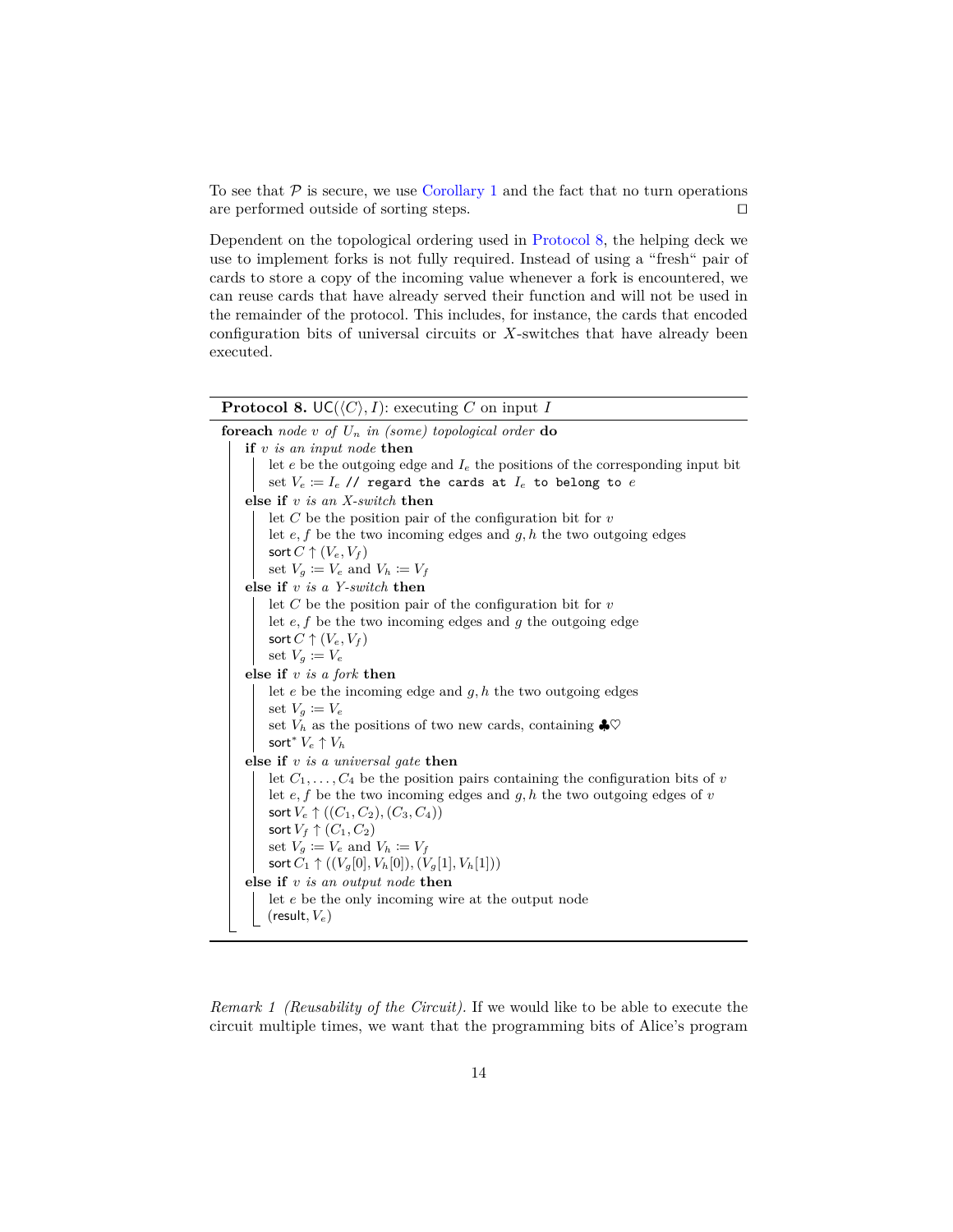are not destroyed during the execution. Here, we have to take a little care to ensure that the relevant bits are written back and that conditionally swapped cards are "unswapped" again. For this variant of our algorithm, we replace all sort operations in [Protocol 8](#page-13-0) by their starred variants. In the case of *v* being a universal gate, we need to take extra care: In the penultimate line of the case, instead of reusing  $V_e$  and  $V_f$  (which are now in temporary use to swap back the relative positions of the cards containing the configuration bits), we set  $V_g$  and  $V_h$  as the positions of two new cards, containing  $\clubsuit \heartsuit$  as in the fork case. To undo the swaps, we perform sort  $V_f \uparrow (C_1, C_2)$  and then sort  $V_e \uparrow ((C_1, C_2), (C_3, C_4))$ at the very end of the procedure in the universal gate case. Afterwards, the cards in  $V_e$  and  $V_f$  may be reused again.

## <span id="page-14-0"></span>**5 Securely Simulating a Turing Machine**

Assume we wish to execute a Turing machine (TM) with a secret encoding provided by one player, Alice, on a secret input provided by another player, Bob. As any secure card protocol uses a fixed number of cards and has a runtime which is independent of the input, there must be known bounds on certain parameters of the Turing machine. Let *M* be a bound on the number of states, *N* a bound on the number of accessed tape cells and *t* a bound on the execution time. For simplicity, assume Alice's TM has precisely *M* states (it can be padded with dummy states), runs *t* steps ("halting" can be achieved by staying in one state, writing the current tape symbol and not moving) and think of the tape as a cycle of length *N* (which makes no difference for a TM only ever accessing *N* memory cells).

All cards (and names for them occurring in the following description) used for our protocol, with the exception of a few helping cards used for sort<sup>\*</sup> and rot<sup>\*</sup> operations, are given in [Fig. 4.](#page-15-0) The encoding of a Turing machine consists of the encoding of its *M* states. The encoding of each state  $q \in \{0, \ldots, M-1\}$  consists of the encoding of two transitions, one for each of the two tape symbols  $\heartsuit\clubsuit$  and  $\clubsuit \heartsuit$ . Take for instance the positions  $W_0$ ,  $SHIFT_0 = (L, N, R)$  and  $Q'_0$  encoding the transition from state  $q = 0$  if the tape symbol is  $\clubsuit \heartsuit$ . The two cards in positions  $w_0$  contain the tape symbol to be written. The three cards in positions  $SHIFT_0$ specify the movement of the Turing machine head,  $\clubsuit \heartsuit \heartsuit$  for "left",  $\heartsuit \heartsuit \clubsuit$  for "right",  $\heartsuit \clubsuit \heartsuit$  for "no movement" / "halt". Lastly, the *M* cards in positions  $Q'_0$ contain a unary encoding of  $q - q' \pmod{M}$  where  $q' \in \{0, \ldots, M - 1\}$  is the index of the state to be entered next  $(\clubsuit \heartsuit \dots \heartsuit$  encodes  $0, \heartsuit \clubsuit \heartsuit \dots \heartsuit$  encodes 1, etc.).

The input to the TM, provided by Bob, is encoded in the first  $\ell$  bits of the tape. When executing the Turing machine, the current tape cell will always be in position  $TAPE[0]$  and the current state in position  $Q[0]$ . Instead of having an explicit moving head we simply rotate the entire tape. Moreover, instead of having an explicit value encoding the current state, we rotate the sequence of states. This is also the reason we encode state index differences in the state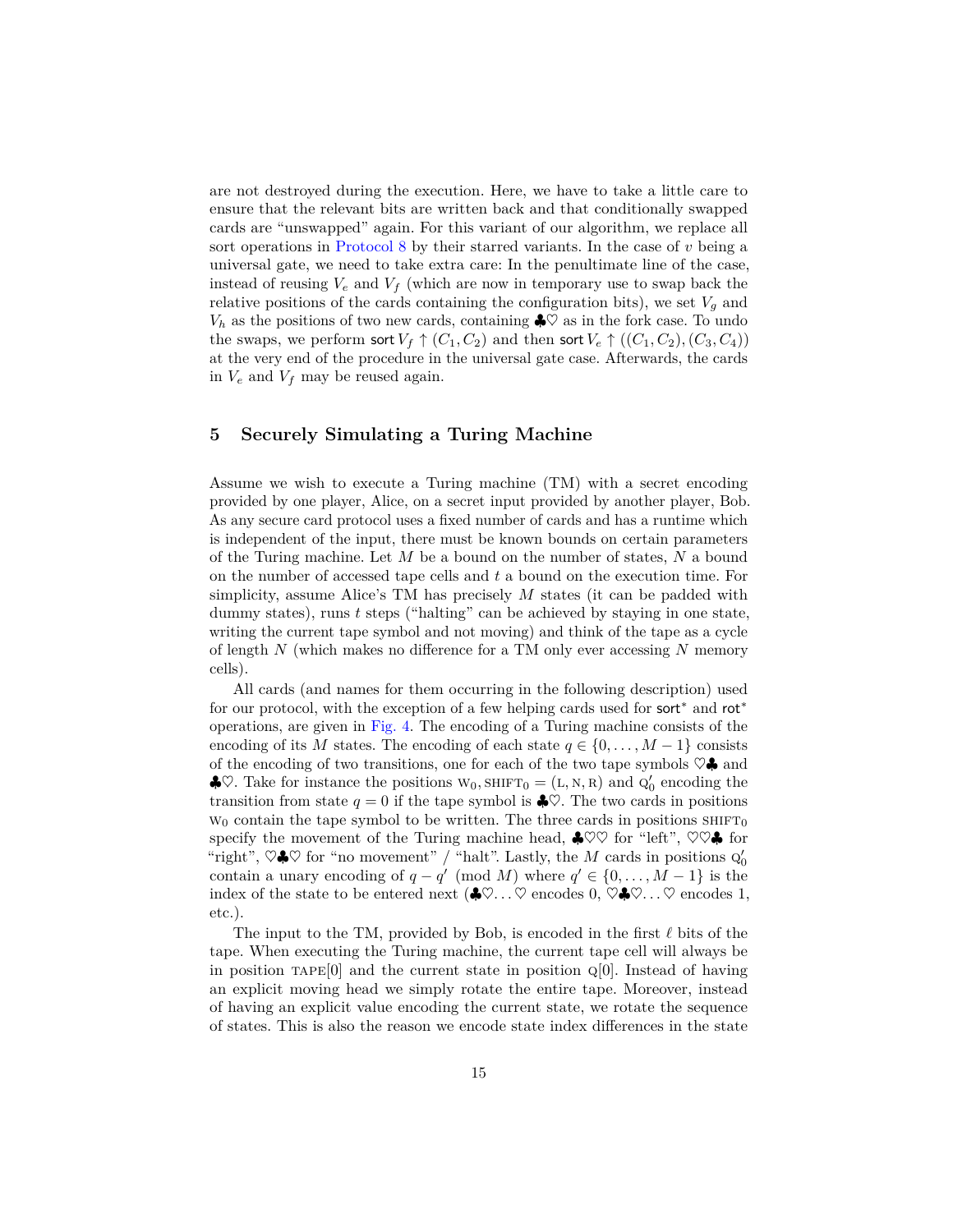

<span id="page-15-0"></span>**Fig. 4.** Overview of a run of the universal TM.

#### **Protocol 9.** executeTM():

```
repeat t times
        \textsf{sort}\ \text{TAPE}[0] \uparrow ((\text{w}_0, \text{shiff}_0, \text{Q}'_0, \text{SAV}[0]), (\text{w}_1, \text{shiff}_1, \text{Q}'_1, \text{SAV}[1]))sort<sup>*</sup> W<sub>0</sub> \uparrow TAPE[0]
        rot^*(N, L, R) \uparrow (ROT[0],ROT[N-1],ROT[1])
```

```
rot ROT ↑ TAPE
rot^* Q'_0 \uparrow NEXT
\mathsf{sort} SAV \uparrow ((w_0, \text{SHIFT}_0, \text{Q}'_0), (w_1, \text{SHIFT}_1, \text{Q}'_1))rot NEXT ↑ Q
```

```
result tape // or parts of it
```
transitions instead of absolute indices. The protocol is given as [Protocol 9](#page-15-1) and consists of a loop that does *t* times the following:

- **–** "read" the tape symbol in position tape[0] by conditionally swapping the two transitions in state q[0] such that the transition that should be done is available in the positions  $W_0$ , SHIFT<sub>0</sub> and  $Q'_0$ . To undo this operation later, the value of  $Tape[0]$  is also stored temporarily in  $(SAV[0], SAV[1])$ .
- **–** the content of tape[0], which was reset to 0 in the previous step, is now overwritten with the symbol in position  $W_0$ .
- The cards in positions  $(L, N, R)$  are used to rotate the  $\clubsuit$  of rot<sup>[0]</sup> into the positions  $\text{rot}[0]$ ,  $\text{rot}[1]$  or  $\text{rot}[N-1]$  depending on whether the  $\clubsuit$ -card among  $SHIFT<sub>0</sub>$  is in position N, R or L, respectively. Then the TAPE and ROT cards are rotated together such that the tape cell whose corresponding ROT card is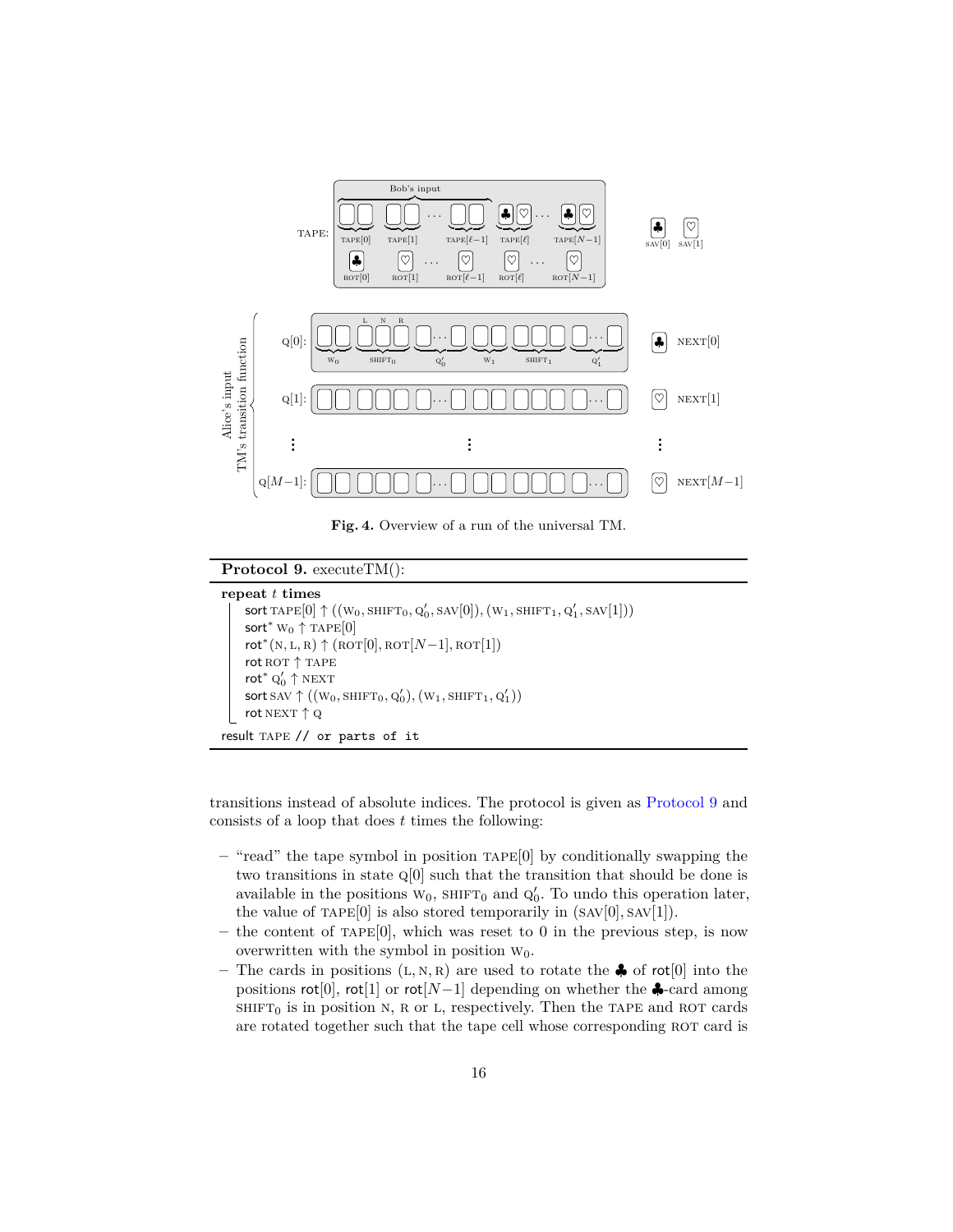♣ comes to rest in position tape[0] (and such that one does not learn which rotation has been performed.)

**–** The same idea is used to first copy the information about the next state into NEXT[0. . . *M*−1] and then rotate the sequence of all states accordingly. Note that we need to undo the conditional swap of the two transitions in *Q*[0] before the rotation of the states (using a coupled sorting with  $(SAV[0], SAV[1]))$ .

Using this protocol idea, we obtain the following theorem.

**Theorem 2.** For any  $\ell, N, M, t > 0$  there exists a secure card-based protocol  $\mathcal{P}$ *with the following properties:*

- *(i) The input sequences are all sequences* (*V, P*) *where*
	- $\mathbf{v} = \mathbf{V}$  *encodes the values of*  $\ell$  *Boolean variables*  $(v_1, \ldots, v_\ell) \in \{0, 1\}^{\ell}$  *using the deck*  $\ell \cdot [\clubsuit, \heartsuit]$ *.*
	- **–** *P encodes a Turing machine T with a state set of size M, using the*  $deck\ 2M\cdot[3\cdot\clubsuit,(M+2)\cdot\heartsuit].$
- *(ii) The output is a sequence of cards encoding the output of T after running t steps on a cyclic tape of length N initially containing the input*  $(v_1, \ldots, v_\ell)$ *.*
- *(iii)* In addition to the cards encoding the inputs, the helping deck  $[(N \ell + 3) \cdot$ ♣*,*(*M* + 2*N* − *`* − 1)· ♥]∪[♣*,* min{2*, M* − 1} · ♥] *is used. (The latter part is implicit in the use of the starred* rot<sup>∗</sup> *commands and not shown in [Fig. 4.](#page-15-0))*

*Proof.* The protocol is given in [Protocol 9](#page-15-1) and [Fig. 4.](#page-15-0) For security, observe that the protocol consists only of sort sub-protocols; we can thus use [Corollary 1.](#page-8-3)

For the cards needed, we just count the number of cards depicted in [Fig. 4.](#page-15-0) In a bit more detail, for the helping cards needed, note that we need  $N - \ell$  pairs of  $\clubsuit \heartsuit$  for the empty tape cells, which are placed next to Bob's input string. We have one  $\clubsuit$  for each of the registers ROT, SAV and NEXT, and  $N-1$ , 1 and  $M-1$  $\heartsuit$ s respectively. The second part of the union scales with the size of the largest register to be used in starred commands, which is either  $\textsc{shirr}_0$  or  $\textsc{q}_0'$  $\Box$ 

*Remark 2 (Variants to the Implementation).* Using techniques presented in [Sec](#page-17-0)[tion 6,](#page-17-0) we could use a binary instead of a unary encoding of state indices in the encoding of transitions. This would reduce the number of required cards from  $O(N + M^2)$  to  $O(N + M \log(M))$ . However, given that the charm of Turing machines is their simplicity rather than their efficiency, we felt that we should reserve this trick for later.

For simplicity, we also chose to describe how to implement TMs with band alphabet  $\{0, 1\}$ , excluding the special blank symbol  $\Box$ . While one can generically map this to the standard case by using an encoding  $1 \hat{=} 11, 0 \hat{=} 10$ , and  $\Box \hat{=} 00$ . let us briefly discuss how one can easily upgrade our implementation with a TM supporting an additional blank symbol. For this, we encode tape cells with three cards via  $\clubsuit \heartsuit \clubsuit \hat{=} 0$ ,  $\heartsuit \clubsuit \clubsuit \hat{=} 1$  and  $\clubsuit \clubsuit \heartsuit \hat{=} \square$ . In this way, the first two cards encode the value as previously, unless they are ♣♣, which would be a blank. We then need to add  $W_2$ , SHIFT<sub>2</sub> and  $Q'_2$  to each of the Qs, specifying the operation in the case that a blank symbol is used (Note that the  $W_i$  contain the symbol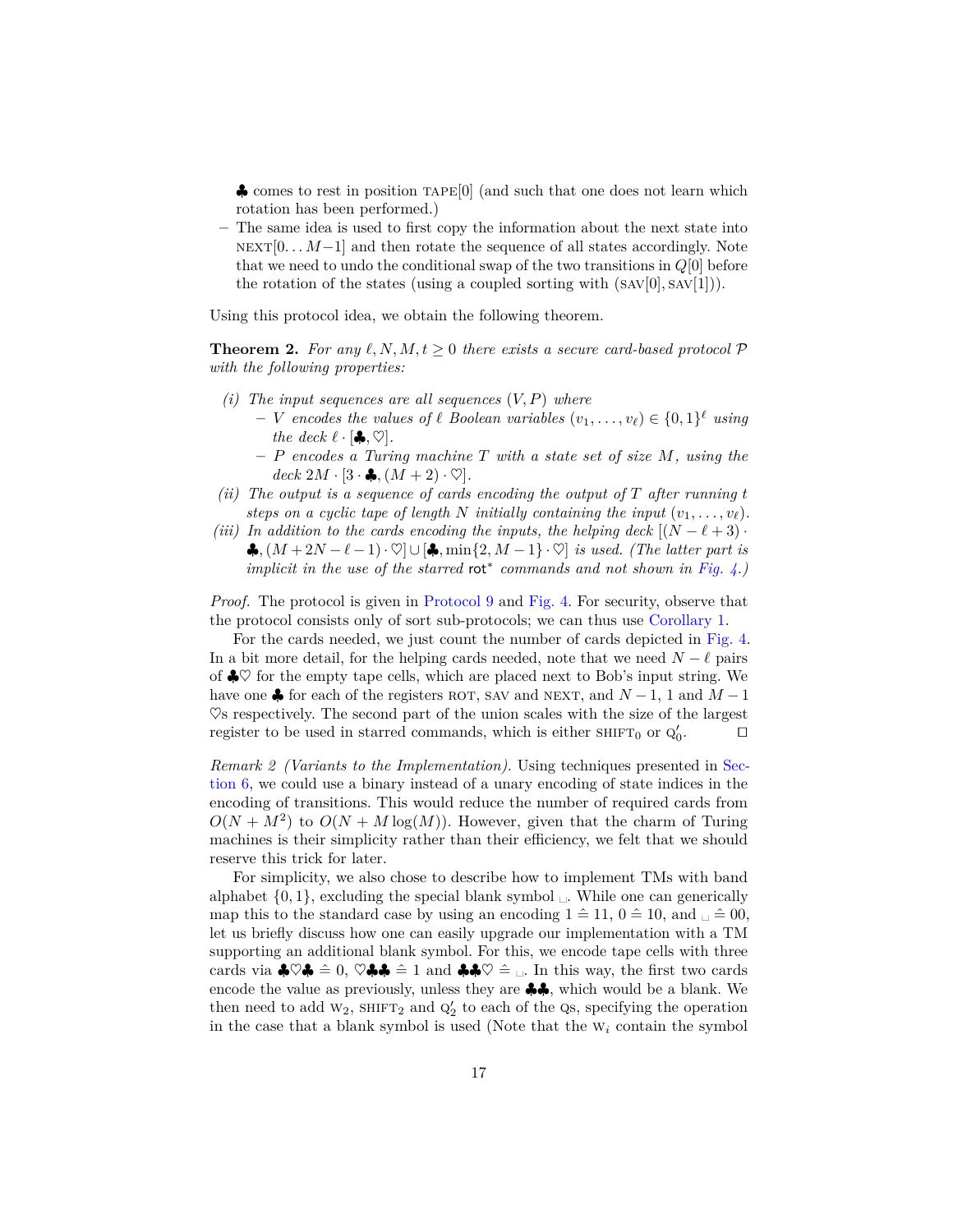to be written in reversed order, to ensure the right action is done to the tape cards). This approach has the advantage of allowing us to learn the length of the output after the computation (if it is not to be protected), by just turning over the third card in each of the tape cells and outputting (the first two cards of) those cells which do not show a  $\heartsuit$ , i.e. which are not blank.

<span id="page-17-1"></span>*Remark 3 (Reusability of the TM).* First note that we never destroy any of the state description entries of the TMs code as in normal execution it is always possible to enter the state again. Hence, to be able to run a TM multiple times, we only need to ensure that after the execution the first state is again in q[0]. As we cannot trust Alice to provide a program that guarantees this behavior, we can introduce an additional register  $START[0...M-1]$  which is a copy of NEXT and is rotated together with q. It can then be used to rotate q back into its initial configuration by executing rot START  $\uparrow$  Q after the loop in [Protocol 9.](#page-15-1)

## <span id="page-17-0"></span>**6 Securely Simulating a Random Access Machine (RAM)**

We now describe a simple bounded Random Access Machine model. The goal is to execute a RAM machine with a secret encoding of the machine specified by one player, Alice, on a secret input provided by another player, Bob.

### **6.1 A Simple RAM Model**

We assume fixed constants  $N = 2^n$  (memory words),  $M = 2^m$  (instruction groups),  $\ell \leq N$  (input size) and  $t \leq \infty$  (time limit). The machine has access to *N* binary words  $\text{RAM}[0], \ldots, \text{RAM}[N-1]$  of length *n* each, the first  $\ell$  of which contain the input and the remaining  $N - \ell$  contain zero. The following types of instructions are available, where  $x, y$  are *n*-bit words and  $p$  is an *m*-bit word:

```
Load a Constant. \text{RAM}[x] \leftarrow yCopy. \text{RAM}[x] \leftarrow \text{RAM}[y]Indirect Read. \text{RAM}[x] \leftarrow \text{RAM}[\text{RAM}[y]]Indirect Write. RAM[RAM[x]] \leftarrow RAM[y]Addition. \text{RAM}[x] \leftarrow \text{RAM}[x] + \text{RAM}[y]Subtraction. \text{RAM}[x] \leftarrow \text{RAM}[x] - \text{RAM}[y]Conditional Jump. jnz RAM[x] p
```
To simplify the implementation step later, we assume that a program is a sequence  $I[0], \ldots, I[M]$  of *groups* of instructions. Each group of instructions contains precisely one instruction of each of the above types, in canonical order. Note that this fixed instruction order does not affect the strength of the model. Indeed, if we assume that without loss of generality the cell  $RAM[0]$  is never used in any "real" instruction, we may choose  $x = y = 0$  to turn any instruction into a dummy instruction that has no effect. By turning all but one desired instruction in each instruction group into such a dummy instruction, we can implement programs without having to worry about the fixed instruction order at the expense of increasing the number of instructions by a constant factor.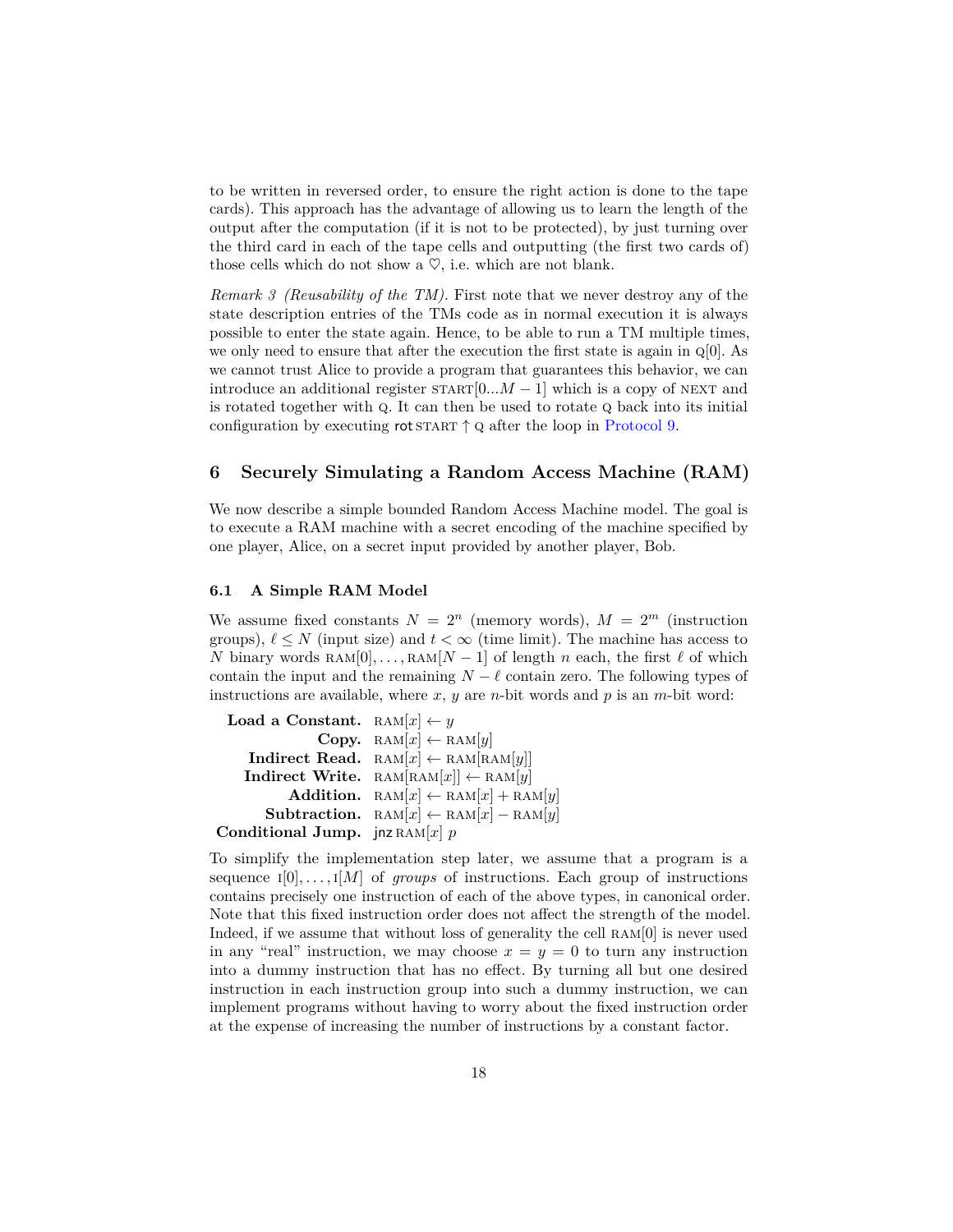

<span id="page-18-0"></span>**Fig. 5.** Overview of our RAM machine construction, cf. [Protocol 12.](#page-20-0)

Here, the jnz RAM $[x]$  *p* ("jump if not zero") instruction means that if RAM $[x]$ contains zero, the execution should continue with the next instruction group. Otherwise, *p* is to be interpreted as the relative offset to the next instruction group that should be executed, i.e. if the current instruction group has index  $j$ , then the instruction group with index  $(j + p)$  mod *M* should be executed next.

#### **6.2 Implementation with Cards**

Assume we want a secure implementation of the RAM model with parameters  $N = 2^n$ ,  $M = 2^m$ ,  $\ell$ , *t* using playing cards. We may imagine that one player, Alice, provides the sequence of instructions, and the other player, Bob, provides the input in RAM $[0 \dots \ell-1]$  of  $\ell \cdot n$  bits. As usual, each bit is encoded with a pair of cards and a word of *n* or *m* bits is a sequence of *n* or *m* such pairs. In addition to the inputs, we have an encoding of  $RAM[\ell, \ldots N-1]$  (initially zero) and two additional  $n$ -bit "accumulators"  $A$  and  $A'$  (initially zero). Finally, there are  $\heartsuit$ -cards in ("instruction pointer") positions labeled  $IP[1], \ldots, IP[M-1], IP^*$  and one  $\clubsuit$ -card in the position labeled IP[0], which will be used for the conditional jumps. An overview is given in [Fig. 5.](#page-18-0)

We say a few words about the implementation of the instructions, starting with a general description of how words can be loaded from and stored to arbitrary addresses.

**Loading a Word.** Assume that an address is available as an *n*-bit word  $x =$  $(x_1, \ldots, x_n)$ , each bit  $x_i$  encoded as a pair of face-down cards in positions  $X_i = (X_i[0], X_i[1])$  and that the word RAM $[x]$  should be loaded into the accumulator. We give an implementation as [Protocol 10.](#page-19-0) The first loop uses *n* conditional swaps of RAM ranges to transport the content of  $\text{RAM}[x]$  into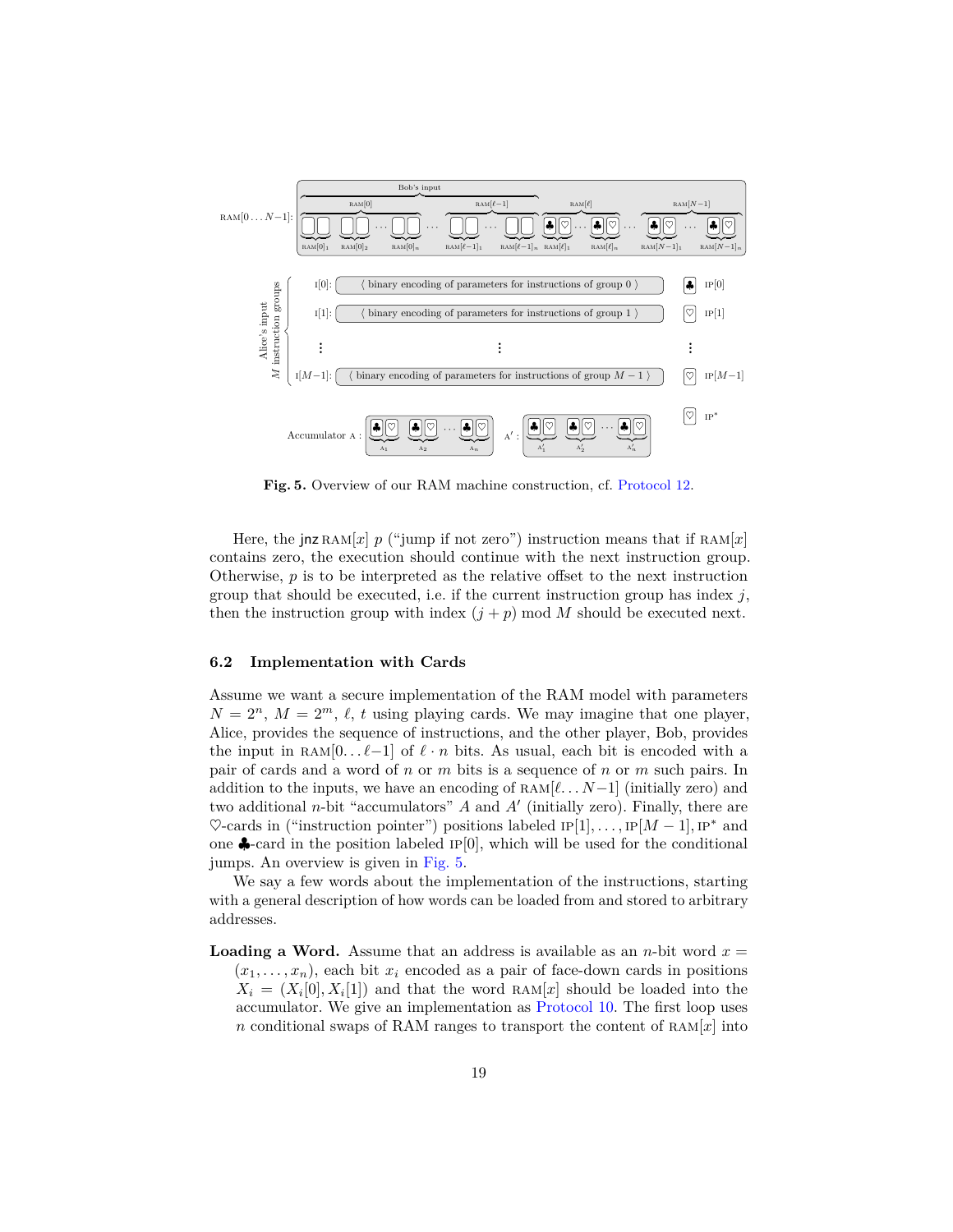RAM<sup>[0]</sup>. The invariant is that after the *i*-th loop, the content of RAM $[x]$  has been transported to RAM $[x] \& (2^{n-i}-1)$  where & denotes the bitwise AND. For instance, if  $n = 4$  and  $x = 10 = (1010)_2$ , then in the rounds  $i = 1$  the left half RAM $[0.. 7]$  and right half RAM $[8.. 16]$  of the memory would be swapped and in round  $i = 3$  the ranges  $RAM[0, 1]$  and  $RAM[2, 3]$  would be swapped, in total transporting  $RAM[10]$  via  $RAM[2]$  to  $RAM[0]$ .

The second for-loop copies the content of  $RAM[0]$  to the accumulator. Since the copy protocol can copy information only onto card pairs that are in a known state, we must securely reset the accumulator bits before each copy operation. The third for-loop undoes all swaps of the first loop, in reverse order.

**Protocol 10.** load(*X*), where  $X = (X_1, \ldots, X_n)$  is a sequence of *n* card-pairs encoding an *n*-bit address  $x = (x_1, \ldots, x_n)$ :

```
for i = 1 to n do
     \text{sort}^* X_i \uparrow (\text{RAM}[0 \dots 2^{n-i}-1], \text{RAM}[2^{n-i} \dots 2^{n-i+1}-1])for i = 1 to n do
    sort Ai // securely reset i-th bit of accumulator
 sort∗ ram[0]i ↑ Ai // copy i-th bit
for i = n down to 1 do
     \text{sort}^* X_i \uparrow (\text{RAM}[0 \dots 2^{n-i}-1], \text{RAM}[2^{n-i} \dots 2^{n-i+1}-1])
```
**Storing a word.** Storing is very similar to loading, we give an implementation in [Protocol 11.](#page-19-1) Here, instead of copying the RAM content to the accumulator in the second line of the second for loop, we copy the value of the accumulator into the RAM.

**Protocol 11.** store(*X*), where  $X = (X_1, \ldots, X_n)$  is a sequence of *n* card-pairs encoding an *n*-bit address  $x = (x_1, \ldots, x_n)$ :

<span id="page-19-1"></span>for  $i = 1$  to  $n$  do  $\text{sort}^* X_i \uparrow (\text{RAM}[0 \dots 2^{n-i}-1], \text{RAM}[2^{n-i} \dots 2^{n-i+1}-1])$ for  $i = 1$  **to**  $n$  **do** sort RAM[0]<sub>i</sub> // securely destroy content sort<sup>∗</sup> *A<sup>i</sup>* ↑ ram[0]*<sup>i</sup>* // copy *i*-th bit of accumulator for  $i = n$  down to 1 do  $\text{sort}^* X_i \uparrow (\text{RAM}[0 \dots 2^{n-i}-1], \text{RAM}[2^{n-i} \dots 2^{n-i+1}-1])$ 

**Move operations.** The operations previously dubbed **copy**, **indirect read** and **indirect write** are easy to implement using the load and store algorithms.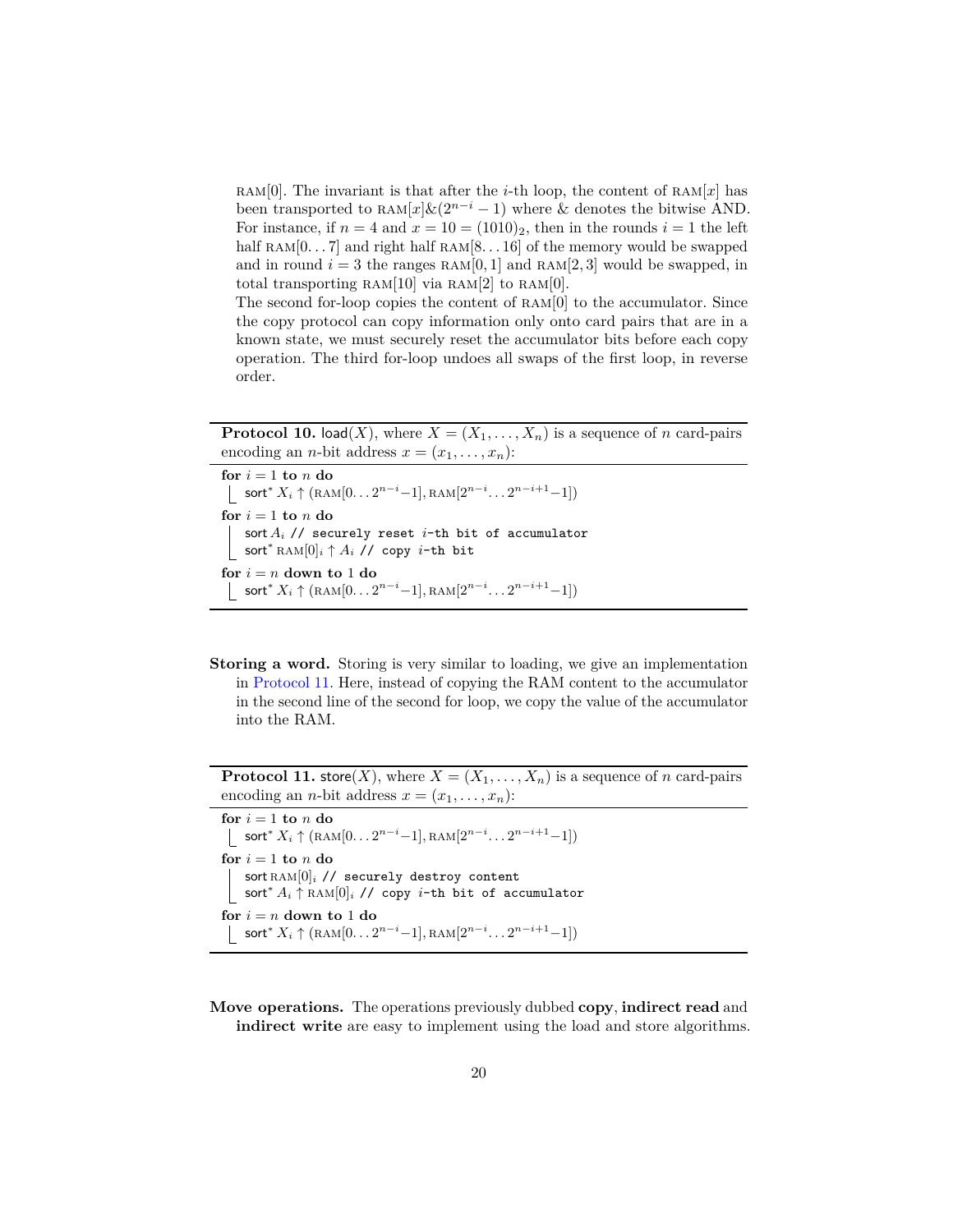For temporary storage, the accumulator  $A'$  is used. For instance, the indirect store operation  $\text{RAM}[x] \leftarrow \text{RAM}[y]$  with the words x and y encoded in positions *X* and *Y* can be implemented using  $\textsf{load}(Y)$ ,  $\textsf{swap}(A, A')$ ,  $\textsf{load}(X)$ ,  $swap(A, A'),$  store $(A')$ , where swap just swaps the two card sequences.

- **Loading Constants.** Copying a value given directly in the instruction is simply done by copying each of the *n* bits one by one.
- **Addition and Subtraction.** Secure half and full adders have been described by [[MAS13](#page-28-11)]. If  $n \geq 2$ , the accumulator A' is sufficient to store carry-bits temporarily. We omit the details.
- **Conditional Jump.** While it would be possible to have an instruction pointer that is affected by jump operations, we opt for an approach that seems slightly more elegant. We always execute instruction group  $I[0]$ , and when executing the last instruction jnz  $\text{RAM}[x]$  *p* of that group, we rotate the sequence of all instructions such that *either* IP[1] *or* IP[*p*] becomes IP[0], depending on the value of  $RAM[a]$ . See below for the exact description.

The overall execution of the RAM program is given in [Protocol 12.](#page-20-0) We assume the addresses  $x$  and  $p$  are available in positions  $X$  and  $P$ , respectively. To carry out the conditional jump, first load *x* into the accumulator and form the Boolean OR of all its bits. Assuming  $RAM[0]$  is not zero, then the bit  $a_1$  is set to true by this OR operation and the single  $\heartsuit$ -card is swapped into  $IP^*$  before the for-loop and is put into position IP[1] afterwards. If, however,  $RAM[0]$  is zero, then  $a_1$  is set to false in which case the for-loop transports the  $\clubsuit$ -card into position IP $[p]$ (the loop invariant is that the  $\clubsuit$ -card is in position  $IP[p \& (2^{m-i}-1)]$ ). The rot operation in the last step rotates the sequence of instructions as desired.

### **Protocol 12.** executeRAM():

<span id="page-20-0"></span>**repeat** *t* **times**  $\langle$  execute all instructions in group  $I[0]$ , except the jump $\rangle$ // Now execute  $\int$ jnz  $\text{RAM}[x]$  *p*:  $load(X)$  $A_1 \leftarrow A_1$  or  $A_2$  or  $\ldots$  or  $A_n$  $A_1 \leftarrow \neg A_1$  // swap  $A_1$ 's cards  $\mathsf{sort}^*A_1 \uparrow (\mathrm{IP}[0], \mathrm{IP}^*)$ **for**  $i = m$  **down to** 1 **do**  $\textsf{sort}^*~P_i \uparrow (\text{IP}[0\ldots 2^{m-i}-1], \text{IP}[2^{m-i}\ldots 2^{m-i+1}-1])$  $\mathsf{sort}\,A_1 \uparrow (\mathrm{IP}^*, \mathrm{IP}[1])$ rot IP $[0... M - 1]$   $\uparrow$  I $[0... M - 1]$ result RAM // or parts of it

**Theorem 3.** For any  $N = 2^n, M = 2^m, \ell < N, t \geq 0$  there exists a secure *card-based protocol* P *with the following properties:*

*(i) The input sequences are all sequences* (*V, P*) *where*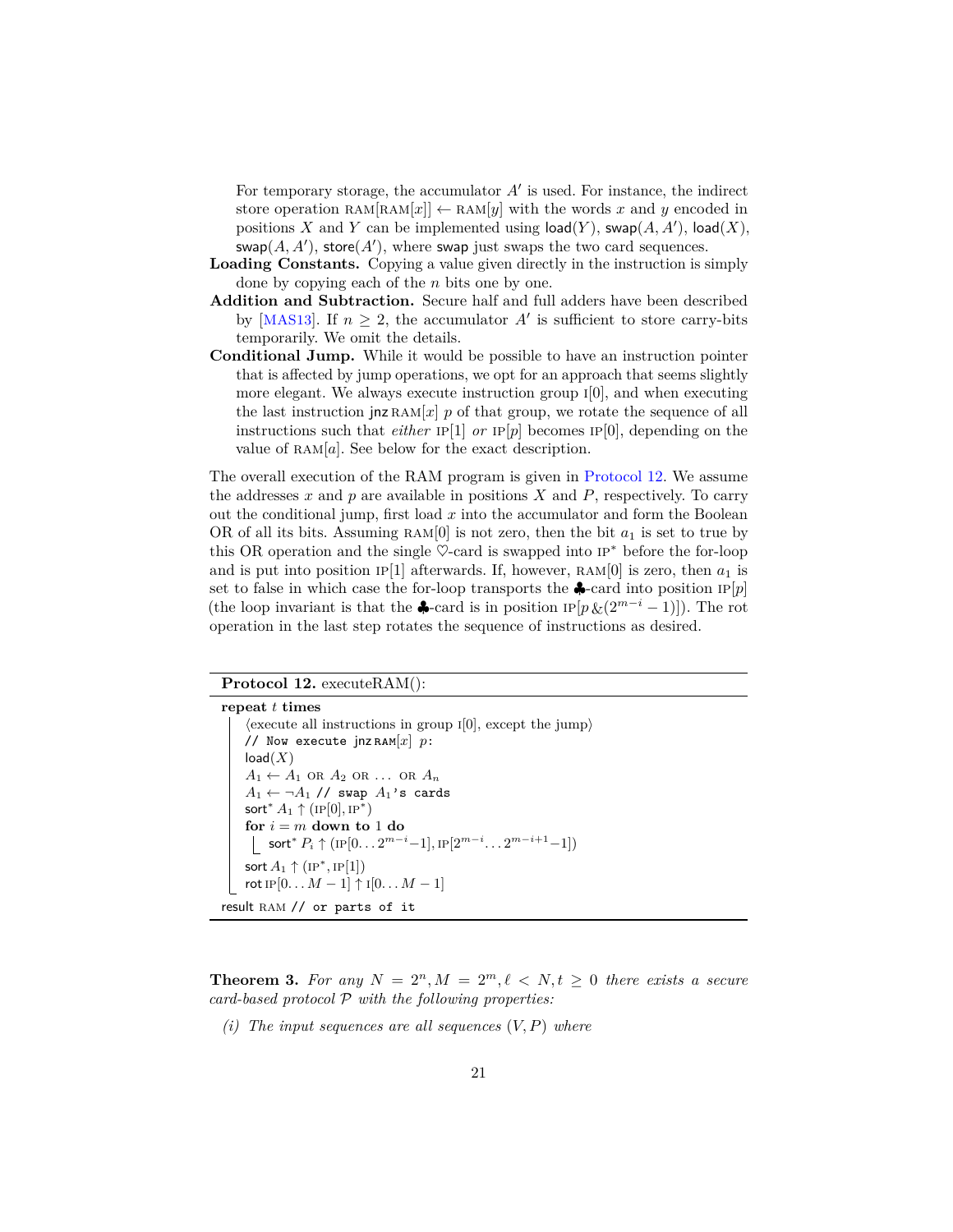- $V = V$  *encodes*  $\ell$  *n*-bit words  $(v_1, \ldots, v_\ell) \in \{0, 1\}^{n\ell}$  using the deck  $n\ell \cdot [\clubsuit, \heartsuit]$ .
- **–** *P encodes an n-bit-word RAM machine R with M instruction groups using the deck*  $kM \cdot [\clubsuit, \heartsuit]$ *, where*  $k = O(n+m)$  *is the length of the encoding of one instruction group.*
- *(ii) The output is a sequence of cards encoding the output of R on input*  $(v_1, \ldots, v_\ell)$  *after t steps.*
- *(iii) In addition to the cards encoding the inputs, we need the helping deck*  $(N - \ell + 2)n \cdot \mathbf{[} \clubsuit, \heartsuit] \cup [\clubsuit, M \cdot \heartsuit]$ . (Additional cards for the starred sort *variants can borrow from A'.*)

*Proof.* For the correctness, we refer to the above explanation of all the relevant commands. For security we again use [Corollary 1](#page-8-3) and the fact that we do not turn over any cards outside sort or rot operations. For this, note that the OR operation in line 5 of [Protocol 12](#page-20-0) can be framed as a sort operation, cf. [Protocol 4.](#page-11-3)  $\Box$ 

*Remark 4 (Reusability of the Program).* Similarly to [Remark 3](#page-17-1) for the TM case, we can ensure that we end in the original configuration (with the first instruction in IP[0]) by introducing an additional register  $START[0...M-1]$  which is rotated together with the instruction groups and ip. At the end of the execution we use it to rotate everything back into place and additionally reset the accumulators.

## <span id="page-21-0"></span>**7 Securely Evaluating a Branching Program**

Branching Programs [[Bar89](#page-26-7)] are commonly used for constructing program obfuscation, e.g. in  $[G<sub>GH</sub><sup>+</sup>13; G<sub>K</sub><sub>W17</sub>; W<sub>Z17</sub>]$ , which inspired this section.

**Branching Program.** A *branching program B* of length *N* and width *w* for *l* variables is a sequence  $((j^{(i)}, \pi_0^{(i)}, \pi_1^{(i)}))_{1 \le i \le N} \in (\{1, ..., \ell\} \times S_w \times S_w)^N$  of *instructions*. The permutation belonging to a sequence  $\mathbf{v} = (v_1, \ldots, v_\ell) \in \{0, 1\}^\ell$ of inputs is

$$
B(\boldsymbol{v}) = \prod_{1 \leq i \leq N} \pi_{v_{j(i)}}^{(i)}.
$$

In other words, in the *i*-th step, the value of the  $j^{(i)}$ -th variable determines which of the two permutations of the *i*-th instruction is used is used.

For  $\sigma \in S_w$  we say *B*  $\sigma$ -computes a *Boolean circuit C*, if for any  $\boldsymbol{v} \in \{0,1\}^{\ell}$ 

$$
B(\mathbf{v}) = \begin{cases} \sigma, & \text{if } C(\mathbf{v}) = 1, \\ \text{id}, & \text{if } C(\mathbf{v}) = 0. \end{cases}
$$

Now let State be a set of states on which  $S_w$  acts via some group action  $*$  and executing *B* on *v* starting from some start state  $q_0 \in$  State means computing states  $(q_i)_{1 \leq i \leq N}$  iteratively as  $q_{i+1} = \pi_{v_{j(i)}} * q_i$ . Of course, we end with  $q_N =$  $\pi_{v_{j(N)}} * \ldots * \pi_{v_{j(1)}} * q_0 = B(\boldsymbol{v}) * q_0.$ 

In this paper, State is a set of card sequences of length  $w$  and  $\pi * q$  yields the card sequence *q* permuted by  $\pi$ .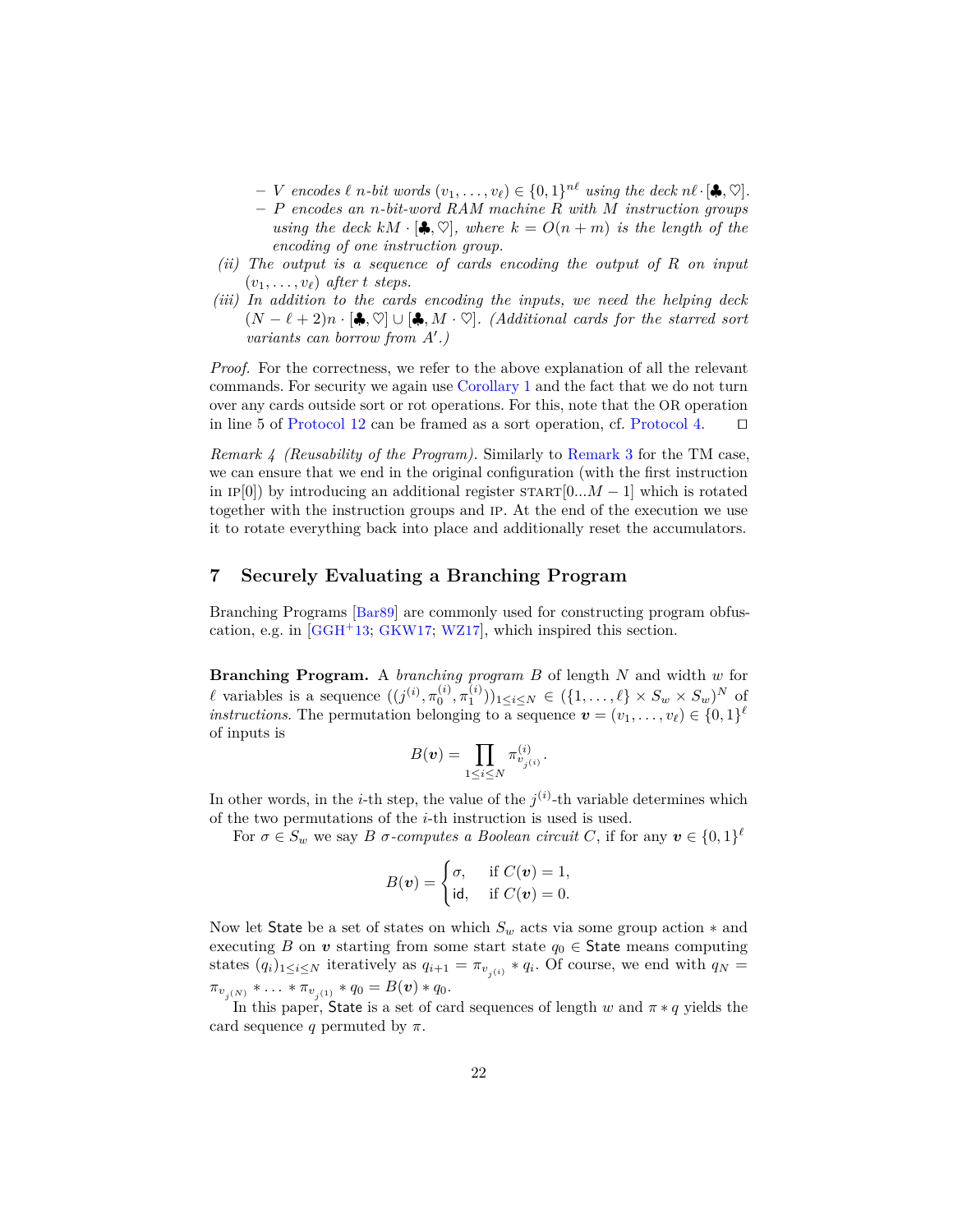**A Peculiar Subset of** *S***5.** Barrington's Theorem makes heavy use of the fact that  $S_5$  is not a solvable group. In particular, there are permutations  $\pi, \tau \in S_5$ such that the commutator  $[\pi, \tau] := \pi \circ \tau \circ \pi^{-1} \circ \tau^{-1}$  is not the identity permutation. There is some freedom when choosing permutations for the construction that follows. To be more specific, we define the five permutations  $\varphi_0, \ldots, \varphi_4$  as

$$
\varphi_0: \begin{matrix} 5 \\ 1 \end{matrix} \times \begin{matrix} 1 \\ 2 \end{matrix} \xrightarrow{2} \begin{matrix} 2 \\ 2 \end{matrix} \xrightarrow{4} \begin{matrix} 5 \\ 2 \end{matrix} \xrightarrow{2} \begin{matrix} 5 \\ 2 \end{matrix} \xrightarrow{1} \begin{matrix} 1 \\ 2 \end{matrix} \xrightarrow{2} \begin{matrix} 5 \\ 2 \end{matrix} \xrightarrow{2} \begin{matrix} 1 \\ 2 \end{matrix} \xrightarrow{2} \begin{matrix} 1 \\ 2 \end{matrix} \xrightarrow{2} \begin{matrix} 1 \\ 2 \end{matrix} \xrightarrow{2} \begin{matrix} 1 \\ 2 \end{matrix} \xrightarrow{2} \begin{matrix} 1 \\ 2 \end{matrix} \xrightarrow{2} \begin{matrix} 1 \\ 2 \end{matrix} \xrightarrow{2} \begin{matrix} 1 \\ 2 \end{matrix} \xrightarrow{2} \begin{matrix} 1 \\ 2 \end{matrix} \xrightarrow{2} \begin{matrix} 1 \\ 2 \end{matrix} \xrightarrow{2} \begin{matrix} 1 \\ 2 \end{matrix} \xrightarrow{2} \begin{matrix} 1 \\ 2 \end{matrix} \xrightarrow{2} \begin{matrix} 1 \\ 2 \end{matrix} \xrightarrow{2} \begin{matrix} 1 \\ 2 \end{matrix} \xrightarrow{2} \begin{matrix} 1 \\ 2 \end{matrix} \xrightarrow{2} \begin{matrix} 1 \\ 2 \end{matrix} \xrightarrow{2} \begin{matrix} 1 \\ 2 \end{matrix} \xrightarrow{2} \begin{matrix} 1 \\ 2 \end{matrix} \xrightarrow{2} \begin{matrix} 1 \\ 2 \end{matrix} \xrightarrow{2} \begin{matrix} 1 \\ 2 \end{matrix} \xrightarrow{2} \begin{matrix} 1 \\ 2 \end{matrix} \xrightarrow{2} \begin{matrix} 1 \\ 2 \end{matrix} \xrightarrow{2} \begin{matrix} 1 \\ 2 \end{matrix} \xrightarrow{2} \begin{matrix} 1 \\ 2 \end{matrix} \xrightarrow{2} \begin{matrix} 1 \\ 2 \end{matrix} \xrightarrow{2} \begin{matrix} 1 \\ 2 \end{matrix} \xrightarrow{2} \begin{matrix} 1 \\ 2 \end{matrix} \xrightarrow{2} \begin{matrix} 1 \\ 2 \end{matrix} \xrightarrow{2} \begin{matrix} 1 \\ 2 \end{matrix} \xrightarrow{2} \begin{matrix} 1 \\ 2 \end{matrix} \xrightarrow{2} \begin
$$

In general, we can define  $\varphi_i = (1\ 2\ 3\ 4\ 5)^i \circ \varphi_0 \circ (1\ 2\ 3\ 4\ 5)^{-i}$  for any  $i \in \mathbb{Z}$  but, of course, only the remainder of the index modulo 5 is relevant.

It is easy to check that  $\varphi_0 = \varphi_5 = [\varphi_3, \varphi_4]$  and  $\varphi_0^{-1} = \varphi_5^{-1} = [\varphi_1, \varphi_3]$ . We can therefore write each element  $\varphi \in F := \{ \varphi_0, \ldots, \varphi_4, \varphi_0^{-1}, \ldots, \varphi_4^{-1} \}$  as  $\varphi = [\varphi', \varphi'']$ for some other elements  $\varphi', \varphi'' \in F$ . More concretely, we have

$$
\varphi_i = [\varphi_{i+3}, \varphi_{i+4}], \qquad \varphi_i^{-1} = [\varphi_{i+1}, \varphi_{i+3}].
$$

**Barrington's Theorem.** We now state a central theorem due to Barrington, which we specialize to permutations from the set *F* defined above. For selfcontainedness and illustration, we give the elegant and constructive proof in full. Recall from [Section 2](#page-4-0) that the depth of a circuit *C* is the maximum number of  $\wedge$ and  $∨$  gates on a path in  $C$ .

<span id="page-22-0"></span>**Theorem 4 (Barrington [[Bar89](#page-26-7)]).** *For any Boolean circuit C of depth d and*  $\varphi \in F$  there exists a branching program  $B = B(C)$  of width 5 and  $N \leq 4^d$ *instructions that*  $\varphi$ -*computes*  $C$ *.* 

*Proof.* The proof works by induction on the length  $d'$  of the longest path in *C*. If  $d' = 0$ , then we also have  $d = 0$  and the output node is labeled with a constant 0, a constant 1 or the index *j* of a variable. In these cases, the trivial branching programs with a single instruction of the form  $(\,\cdot\,$ , id, id),  $(\,\cdot\,,\varphi,\varphi)$  or  $(j, id, \varphi)$ , respectively,  $\varphi$ -compute *C* (here, \_\_ is a placeholder for an arbitrary variable index).

Now assume  $d' > 0$ . If the output node is labeled  $, \neg$ ", then the value at its unique predecessor is computed by a circuit  $C'$  with longest path of length  $d' - 1$ . Therefore, there is a branching program *B*<sup> $\prime$ </sup> that  $\varphi^{-1}$ -computes *C*<sup> $\prime$ </sup> with at most  $4^d$  instructions. Let  $(j, \pi, \pi')$  be the last instruction of *B'*. Replacing it with  $(j, \varphi \circ \pi, \varphi \circ \pi')$  yields a branching program *B* that  $\varphi$ -computes *C* since we have

$$
B(\mathbf{v}) = \varphi \Leftrightarrow B'(\mathbf{v}) = \text{id} \Leftrightarrow C'(\mathbf{v}) = 0 \Leftrightarrow C(\mathbf{v}) = 1
$$

and for similar reasons  $B(v) = id \Leftrightarrow C(v) = 0$ .

If the output node is labeled  $\wedge$ , then values at its two predecessors are computed by two circuits  $C'$  and  $C''$  with longest path of length at most  $d'-1$ and depth at most  $d-1$ . We previously observed that we can write  $\varphi = [\varphi', \varphi'']$  for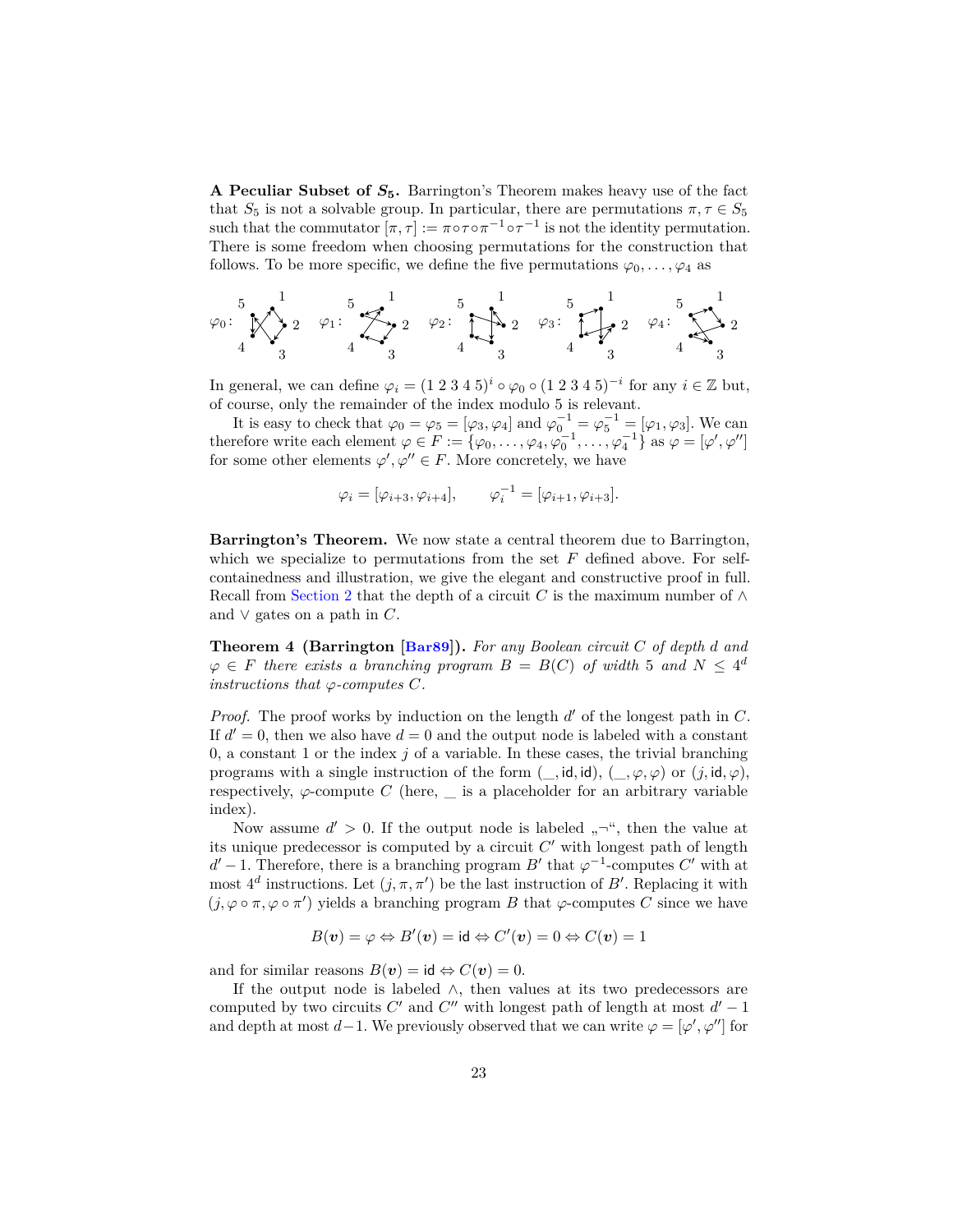two permutations  $\varphi', \varphi'' \in F$ . Let  $B'_{\varphi'}$  and  $B'_{\varphi'^{-1}}$  be two branching programs that  $\varphi'$ -compute and  $\varphi'^{-1}$ -compute *C*', respectively, and similarly  $B''_{\varphi''}$  and  $B''_{\varphi''-1}$  be two branching programs that  $\varphi'$ -compute and  $\varphi''^{-1}$ -compute *C*<sup>*n*</sup>, respectively.

We obtain *B* as the concatenation of these four branching programs. Depending on the values  $r' = C'(v_1, \ldots, v_\ell)$  and  $r'' = C''(v_1, \ldots, v_\ell)$  we get the following behavior of *B*:

$$
B(\mathbf{v}) = B'_{\varphi'}(\mathbf{v}) \circ B''_{\varphi''}(\mathbf{v}) \circ B'_{\varphi'^{-1}}(\mathbf{v}) \circ B''_{\varphi''^{-1}}(\mathbf{v})
$$
  
\n
$$
= \begin{cases} \varphi' \circ \varphi'' \circ \varphi'^{-1} \circ \varphi''^{-1} = [\varphi', \varphi''] & = \varphi \text{ if } r' = r'' = 1 \\ \mathrm{id} \circ \varphi'' \circ \mathrm{id} \circ \varphi''^{-1} & = \mathrm{id} \text{ if } r' = 0, r'' = 1 \\ \varphi' \circ \mathrm{id} \circ \varphi'^{-1} \circ \mathrm{id} & = \mathrm{id} \text{ if } r' = 1, r'' = 0 \\ \mathrm{id} \circ \mathrm{id} \circ \mathrm{id} \circ \mathrm{id} & = \mathrm{id} \text{ if } r' = r'' = 0 \end{cases}
$$

Since  $C(\mathbf{v}) = 1 \Leftrightarrow r' = r'' = 1$ , this means *B* indeed  $\varphi$ -computes *C*.

#### **7.1 Implementing Branching Programs with Cards**

We first describe how the encoding  $P = P(C)$  is obtained from  $C$ , as the format of *P* already contributes to hiding details about *C*, especially the pattern in which variables are used. Firstly, by Barrington's Theorem [\(Theorem 4\)](#page-22-0) there is a branching program  $B = B(C)$  that  $\varphi_0^{-1}$ -computes *C* with  $N \leq 4^d$ instructions. We now transform  $B$  into a *normalized branching program*  $B'$  by preceding each instruction  $(i, \pi_0, \pi_1)$  of *B* with the  $j-1$  dummy instructions  $(1, id, id), \ldots, (j - 1, id, id)$  and appending to it the  $\ell - j$  dummy instructions  $(j + 1, id, id), \ldots, (\ell, id, id)$ . This means that *B'* accesses all variables periodically in canonical order. Note that  $B'$  contains  $\ell N \leq \ell \cdot 4^d$ . (In addition, we may choose to pad  $B'$  to a longer program  $B''$  of length  $\ell N'$  if we wish to hide the length of  $B'$  and thus of  $B$ .) Clearly,  $B'$  exhibits the same behavior as  $B$ . The sequence  $P$  is now simply obtained by concatenating the  $\ell N$  sequences encoding the permutations occurring in the description of  $B'$ .

**Theorem 5.** For any  $\ell, N \geq 0$  there exists a secure card-based protocol  $\mathcal{P}$  with *the following properties:*

- *(i) The input sequences are all sequences* (*V, P*) *where*
	- $\mathbf{v} = \mathbf{V}$  *encodes the values of*  $\ell$  *Boolean variables*  $(v_1, \ldots, v_\ell) \in \{0, 1\}^{\ell}$  *using the deck*  $\ell \cdot [\clubsuit, \heartsuit]$ *.*
	- $P$  *encodes a normalized branching program*  $B$  *of length*  $\ell N$  *with one bit output using the deck*  $2\ell N \cdot [1, 2, 3, 4, 5]$ *.*
- *(ii) The output is two cards encoding*  $B(v_1, \ldots, v_\ell)$ .
- *(iii)* In addition to the cards encoding the inputs, the helping deck  $[2 \cdot \heartsuit, 5 \cdot \clubsuit]$  *is used. Each execution of the protocol performs* 2*`N shuffle actions.*

*Proof.* The protocol is described in [Protocol 13.](#page-24-0) We denote by capital letters the sets of positions on which the corresponding parts of the input (denoted by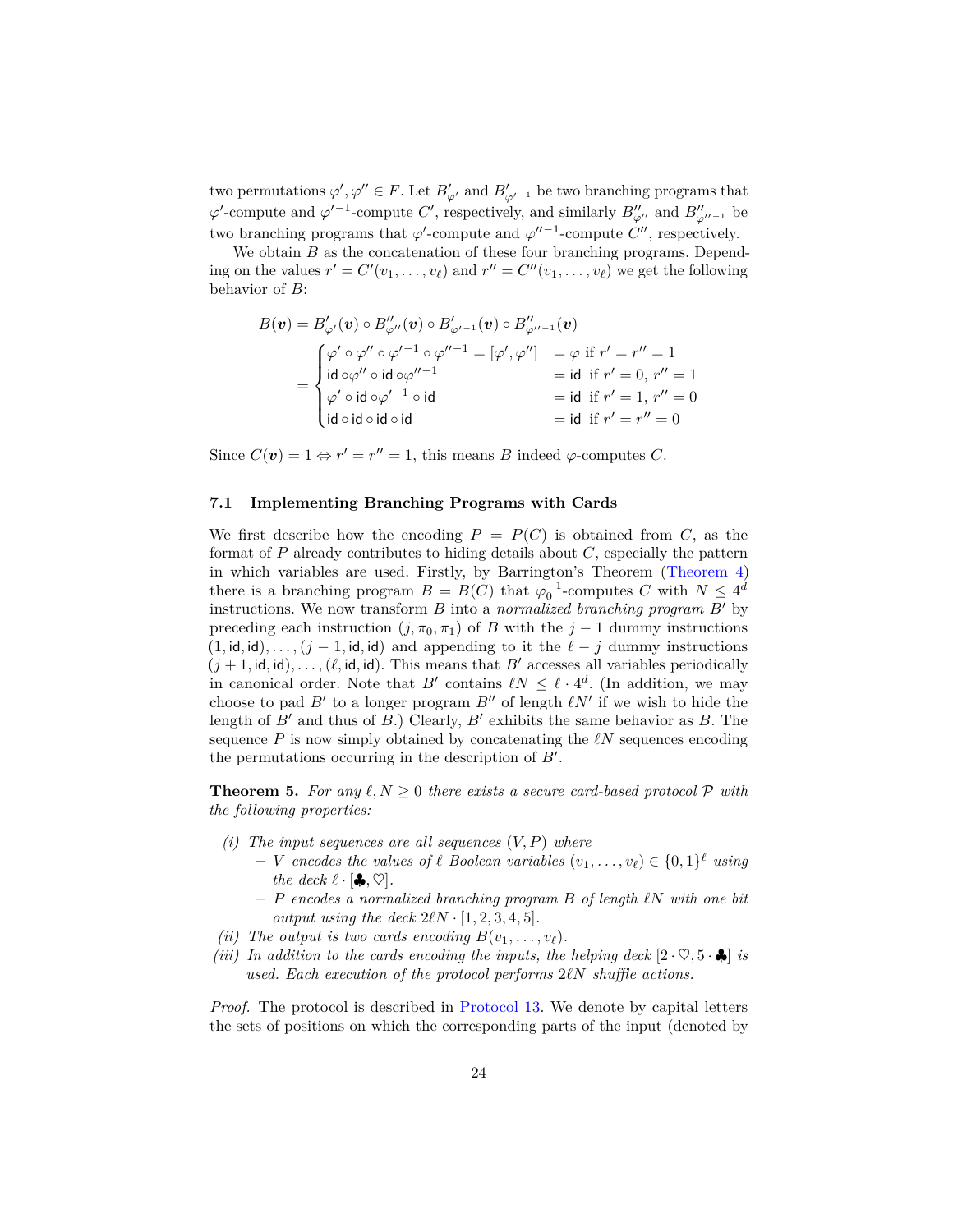**Protocol 13.** Executing a branching program.

```
for i ← 0 to N − 1 do
          \mathbf{for}~j \leftarrow 1~\mathbf{to}~\ell~\mathbf{do}\mathsf{sort}^* \, V_j \uparrow ( \varPi_0^{(i\ell +j)}, \varPi_1^{(i\ell +j)})\mathsf{sort}\, H_0^{(i\ell +j)} \uparrow \mathrm{Q}
```

```
result qR
```
lower case letters) are present at the start of the protocol. Additionally, there are helping cards present in positions  $Q$  that initially contain the sequences  $\clubsuit \heartsuit \clubsuit \clubsuit \clubsuit$ as well as two cards to support the sort<sup>∗</sup> -operation (not shown in [Fig. 6\)](#page-24-1).

Consider an iteration of the inner loop with  $k = \ell i + j$ . First, the encodings of the two permutations  $\pi_0^{(k)}$  and  $\pi_1^{(k)}$  (in positions  $\Pi_0^{(k)}$  and  $\Pi_1^{(k)}$ ) are swapped if  $v_j$  (in position  $V_j$ ) is 1 and left as is otherwise. Hence, an encoding of  $\pi_{v_j}^{(k)}$ ends up in position  $\Pi_0^{(k)}$ , from where it is obliviously applied to the sequence in q. For correctness, note that by assumption the normalized branching program  $\varphi_0^{-1}$ -computes *C*, i.e. if the output is 0, in total we perform id on the cards in Q, which results in a 0 being encoded in  $Q_R$ . If *C* outputs 1, then  $\varphi_0^{-1}$  is applied to the cards of Q, resulting in  $\heartsuit$ **♣♣♣**, as  $\varphi_0^{-1}$  maps  $2 \mapsto 1$ , yielding an encoded 1 in q*R*.

Security of  $P$  follows again from the fact that the protocol is only composed by valid sort operations and [Corollary 1.](#page-8-3)  $\Box$ 



<span id="page-24-1"></span>Fig. 6. Overview of the branching program construction. Alice's input is the branching program  $((j^{(i)}, \pi_0^{(i)}, \pi_1^{(i)}))_{1 \le i \le N} \in (\{1, ..., \ell\} \times S_5 \times S_5)^N$  in normalized form.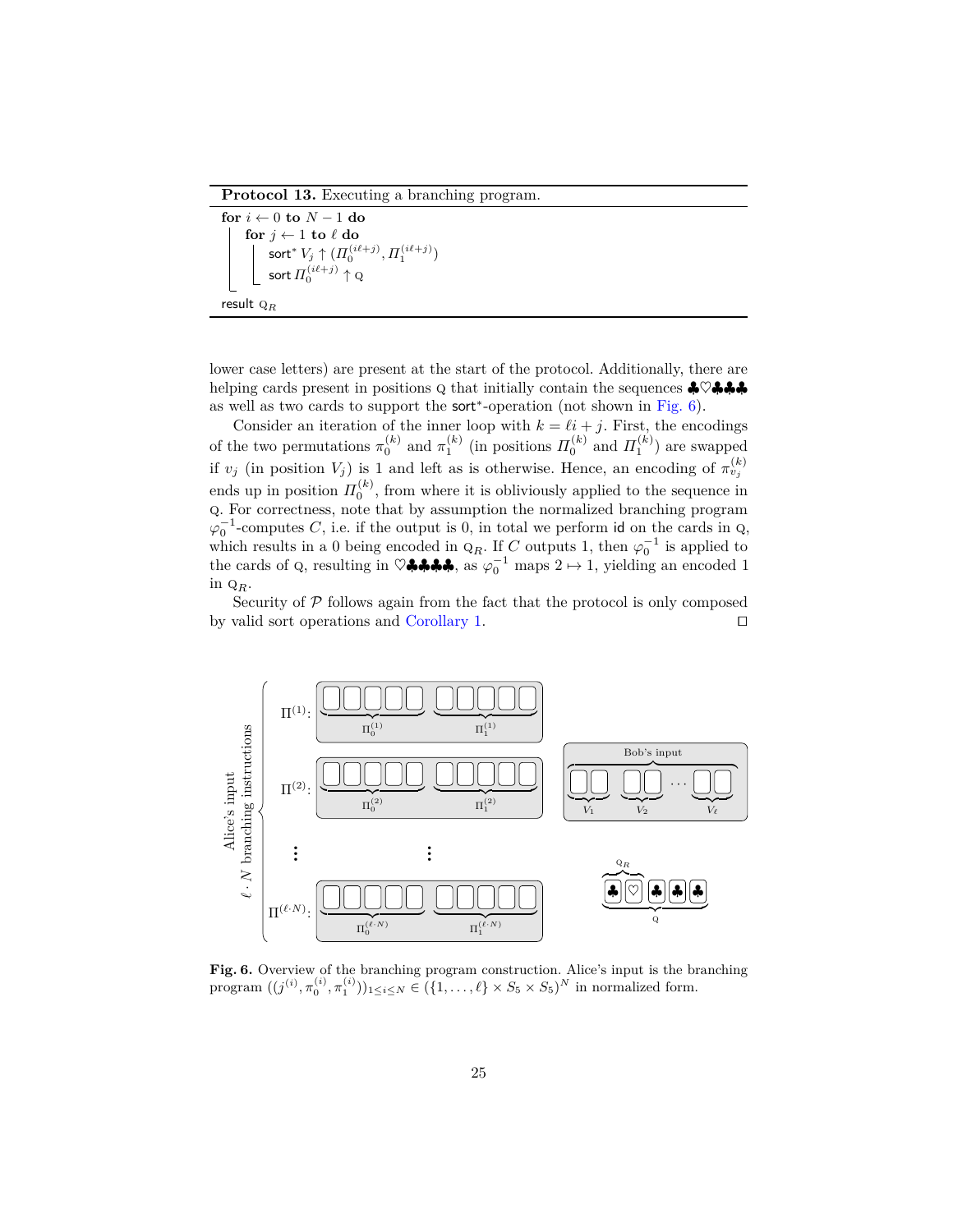*Remark 5 (Reusability of the Program).* To allow for reusing the branching program after its execution, we would need to write the executed permutation of each step back into its register and to undo any conditional swaps. In more formal terms, we replace the sort command in the second line of the inner loop of [Protocol 13](#page-24-0) with its starred variant. To undo the swap, we repeat the first line of the inner loop after the second line.

**A Note Regarding Active Security.** Note that a malicious Alice might learn something about the input passed to the program by choosing the permutations of the program in such a way that the output (the first two cards in q after the protocol run) is not  $\clubsuit \heartsuit$  or  $\heartsuit \clubsuit$ , but  $\clubsuit \clubsuit$ . If we want to avoid this, we can initialize  $q_0$  with  $\clubsuit \heartsuit \clubsuit \heartsuit \clubsuit$  (replacing the penultimate  $\clubsuit$  with a  $\heartsuit$ ), and instead of opening just the first two cards at the end, we have to ensure that the content of the register gets mapped to a single bit, without revealing anything else. For this, note that after a protocol run of a legal program, q contains one of two configurations namely  $\clubsuit \heartsuit \clubsuit \heartsuit \clubsuit \heartsuit \spadesuit$  if id was applied, and  $\heartsuit \clubsuit \clubsuit \clubsuit \heartsuit$  if  $\varphi_0^{-1}$  was applied. Important here, is that in the first case, the  $\heartsuit$ s have distance 1 and in the second case distance 0, which is invariant over random cuts, and represents the two possible configuration classes (orbits w.r.t. random cuts) in the five-card trick [[Boe89](#page-26-1)]. We cannot use the five-card trick directly, as its output is not in committed format, however. To overcome this, we can make use of the recent five-card AND protocol of [[AHMS18](#page-26-8)], which starts with a situation as above and then outputs a bit commitment to the AND value in a (restart-free) Las Vegas fashion.

Moreover, for active security in all the protocols in this paper, one should additionally implement the shuffle operation with active security as in [[KW17](#page-28-1)]. For ease of implementing the coupled shuffles, we recommend to use envelopes to avoid additional helping cards, as in [Fig. 2.](#page-7-0)

## **8 Conclusion**

We give four card-efficient and conceptually simple protocols for executing a universal machine model in a secure multiparty computation protocol, hence achieving Private Function Evaluation. These are for circuits, Turing and word-RAM machines and branching programs, giving the user a palette of options, from which they can choose the most suitable one. As an interesting building block – also largely simplifying security proofs – we introduce sort protocols, which we believe to be of independent interest, as many protocols from the literature can be restated in these terms. We give the concrete numbers of necessary cards for each of the models, carefully reusing helping cards where possible. We additionally discuss several adaptions, e.g. on how to execute these in a non-destructive way that lets us reuse the program multiple times.

Our results can also be interpreted as a straightforward instantiation of Oblivious RAM (ORAM), making heavy use of the fact that we can physically and obliviously move around "RAM cells", which is not possible in the usual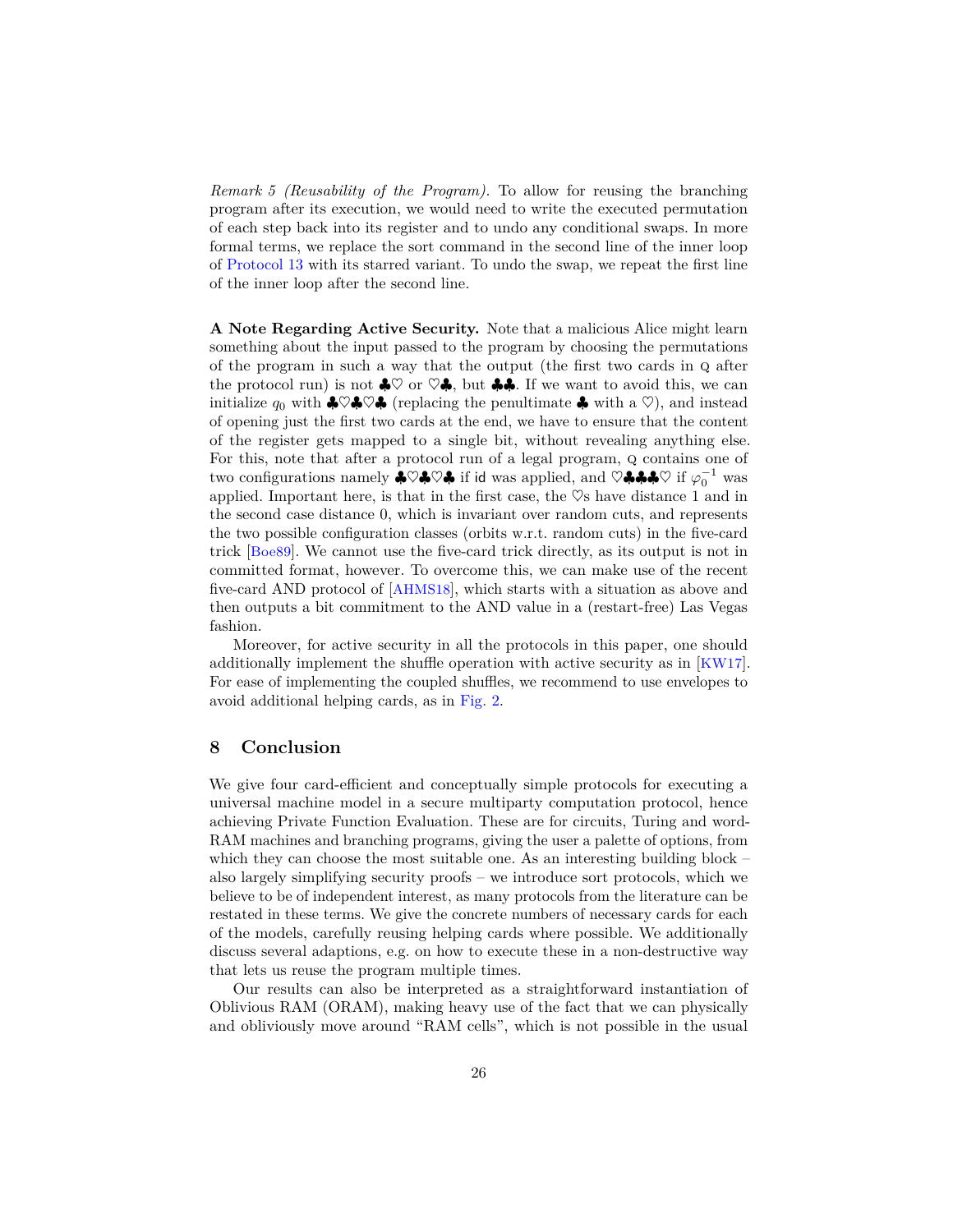cryptographic ORAM model. By stating these classical cryptography problems, such as constructing ORAM or program obfuscation in the language of card-based cryptography, it might not only be of didactic use in explaining these to students, but also provide some insight into the constructions in the classical cryptographic realm.

## **References**

- <span id="page-26-4"></span>[Abb] R. Abbott. *Eleusis and Eleusis Express*. URL: [http://www.logicmazes.](http://www.logicmazes.com/games/eleusis/) [com/games/eleusis/](http://www.logicmazes.com/games/eleusis/) (visited on 10/02/2018).
- <span id="page-26-2"></span>[ABL<sup>+</sup>17] D. Achenbach, A. Borcherding, B. Löwe, J. Müller-Quade, and J. Rill. "Towards Realising Oblivious Voting". In: *E-Business and Telecommunications*. Ed. by M. S. Obaidat. Cham: Springer International Publishing, 2017, pp. 216–240.
- <span id="page-26-8"></span>[AHMS18] Y. Abe, Y.-i. Hayashi, T. Mizuki, and H. Sone. "Five-Card AND Protocol in Committed Format Using Only Practical Shuffles". In: *APKC@AsiaCCS 2018*. Ed. by K. Emura, J. H. Seo, and Y. Watan-abe. ACM, 2018, pp. 3–8. doi: [10.1145/3197507.3197510](http://dx.doi.org/10.1145/3197507.3197510).
- <span id="page-26-7"></span>[Bar89] D. A. M. Barrington. "Bounded-Width Polynomial-Size Branching Programs Recognize Exactly Those Languages in NC<sup>1</sup> ". In: *Journal of Computer and System Sciences* 38.1 (1989), pp. 150–164. DOI: [10.1016/0022-0000\(89\)90037-8](http://dx.doi.org/10.1016/0022-0000(89)90037-8).
- <span id="page-26-0"></span>[BBKL17] O. Biçer, M. A. Bingöl, M. S. Kiraz, and A. Levi. "Towards Practical PFE: An Efficient 2-Party Private Function Evaluation Protocol Based on Half Gates". In: *IACR Cryptology ePrint Archive* (2017). Cryptology ePrint Archive, Report [2017/415](https://eprint.iacr.org/2017/415).
- <span id="page-26-6"></span>[BGI<sup>+</sup>01] B. Barak, O. Goldreich, R. Impagliazzo, S. Rudich, A. Sahai, S. P. Vadhan, and K. Yang. "On the (Im)possibility of Obfuscating Programs". In: *CRYPTO 2001*. Ed. by J. Kilian. LNCS 2139. Springer, 2001, pp. 1–18. doi: [10.1007/3-540-44647-8](http://dx.doi.org/10.1007/3-540-44647-8_1) 1.
- <span id="page-26-1"></span>[Boe89] B. den Boer. "More Efficient Match-Making and Satisfiability: The Five Card Trick". In: *EUROCRYPT '89*. Ed. by J. Quisquater and J. Vandewalle. LNCS 434. Springer, 1989, pp. 208–217. doi: [10.1007/](http://dx.doi.org/10.1007/3-540-46885-4_23) [3-540-46885-4](http://dx.doi.org/10.1007/3-540-46885-4_23) 23.
- <span id="page-26-5"></span>[Can01] R. Canetti. "Universally Composable Security: A New Paradigm for Cryptographic Protocols". In: *FOCS 2001*. IEEE Computer Society, 2001, pp. 136-145. DOI: [10.1109/SFCS.2001.959888](http://dx.doi.org/10.1109/SFCS.2001.959888). URL: <http://ieeexplore.ieee.org/xpl/mostRecentIssue.jsp?punumber=7601>.
- <span id="page-26-3"></span>[CCC<sup>+</sup>09] D. Chaum, R. Carback, J. Clark, A. Essex, S. Popoveniuc, R. L. Rivest, P. Y. A. Ryan, E. Shen, A. T. Sherman, and P. L. Vora. "Scantegrity II: end-to-end verifiability by voters of optical scan elections through confirmation codes". In: *IEEE Trans. Information Forensics and Security* 4.4 (2009), pp. 611–627. DOI: [10.1109/TIFS.](http://dx.doi.org/10.1109/TIFS.2009.2034919) [2009.2034919](http://dx.doi.org/10.1109/TIFS.2009.2034919).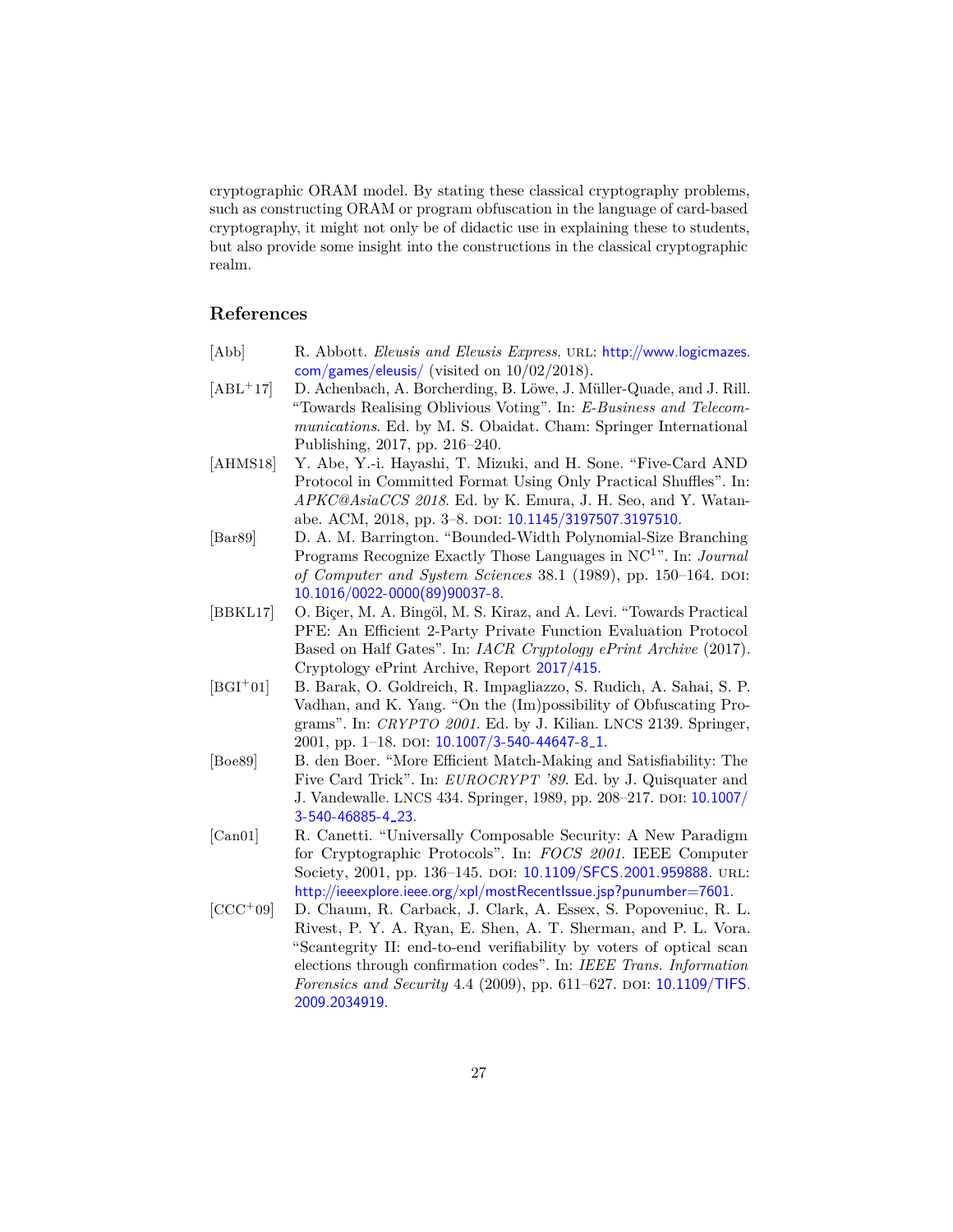- <span id="page-27-3"></span>[CCC<sup>+</sup>10] R. Carback, D. Chaum, J. Clark, J. Conway, A. Essex, P. S. Herrnson, T. Mayberry, S. Popoveniuc, R. L. Rivest, E. Shen, A. T. Sherman, and P. L. Vora. "Scantegrity II Municipal Election at Takoma Park: The First E2E Binding Governmental Election with Ballot Privacy". In: *USENIX Security Symposium 2010, Proceedings*. USENIX Association, 2010, pp. 291-306. URL: [http://www.usenix.org/](http://www.usenix.org/events/sec10/tech/full_papers/Carback.pdf) [events/sec10/tech/full](http://www.usenix.org/events/sec10/tech/full_papers/Carback.pdf)\_papers/Carback.pdf.
- <span id="page-27-0"></span>[CK93] C. Crépeau and J. Kilian. "Discreet Solitary Games". In: *CRYPTO '93*. Ed. by D. R. Stinson. LNCS 773. Springer, 1993, pp. 319–330. DOI: [10.1007/3-540-48329-2](http://dx.doi.org/10.1007/3-540-48329-2_27)\_27.
- <span id="page-27-7"></span>[CV12] R. Canetti and M. Vald. "Universally Composable Security with Local Adversaries". In: *SCN 2012*. Ed. by I. Visconti and R. D. Prisco. LNCS 7485. Springer, 2012, pp. 281–301. doi: [10.1007/978-](http://dx.doi.org/10.1007/978-3-642-32928-9_16) [3-642-32928-9](http://dx.doi.org/10.1007/978-3-642-32928-9_16) 16.
- <span id="page-27-8"></span>[DM96] J. D. Dixon and B. Mortimer. *Permutation groups*. Graduate texts in mathematics; 163. New York: Springer, 1996.
- <span id="page-27-4"></span>[Dur15] R. Durham. *Skipjack*. Ed. by StevenGalbraith's Games. Oct. 18, 2015. url: <https://www.thegamecrafter.com/games/skipjack>. AsiaCrypt2015 edition.
- <span id="page-27-9"></span>[GGH<sup>+</sup>13] S. Garg, C. Gentry, S. Halevi, M. Raykova, A. Sahai, and B. Waters. "Candidate Indistinguishability Obfuscation and Functional Encryption for all Circuits". In: *FOCS 2013*. IEEE Computer Society, 2013, pp. 40–49. doi: [10.1109/FOCS.2013.13](http://dx.doi.org/10.1109/FOCS.2013.13).
- <span id="page-27-6"></span>[GIS<sup>+</sup>10] V. Goyal, Y. Ishai, A. Sahai, R. Venkatesan, and A. Wadia. "Founding Cryptography on Tamper-Proof Hardware Tokens". In: *TCC 2010*. Ed. by D. Micciancio. LNCS 5978. Springer, 2010, pp. 308–326. doi: [10.1007/978-3-642-11799-2](http://dx.doi.org/10.1007/978-3-642-11799-2_19) 19.
- <span id="page-27-2"></span>[GKS17] D. Günther, Á. Kiss, and T. Schneider. "More Efficient Universal Circuit Constructions". In: *ASIACRYPT 2017*. Ed. by T. Takagi and T. Peyrin. LNCS 10625. Springer, 2017, pp. 443–470. DOI: [10.1007/978-3-319-70697-9](http://dx.doi.org/10.1007/978-3-319-70697-9_16) 16.
- <span id="page-27-10"></span>[GKW17] R. Goyal, V. Koppula, and B. Waters. "Lockable Obfuscation". In: *FOCS 2017*. Ed. by C. Umans. IEEE Computer Society, 2017, pp. 612–621. doi: [10.1109/FOCS.2017.62](http://dx.doi.org/10.1109/FOCS.2017.62).
- <span id="page-27-5"></span>[GNPR07] R. Gradwohl, M. Naor, B. Pinkas, and G. Rothblum. "Cryptographic and Physical Zero-Knowledge Proof Systems for Solutions of Sudoku Puzzles". In: *FUN 2007*. Ed. by P. Crescenzi, G. Prencipe, and G. Pucci. LNCS 4475. Springer, 2007, pp. 166–182. doi: [10.1007/978-](http://dx.doi.org/10.1007/978-3-540-72914-3_16) [3-540-72914-3](http://dx.doi.org/10.1007/978-3-540-72914-3_16)\_16. URL: [http://www.wisdom.weizmann.ac.il/~naor/](http://www.wisdom.weizmann.ac.il/~naor/PAPERS/sudoku_abs.html) [PAPERS/sudoku](http://www.wisdom.weizmann.ac.il/~naor/PAPERS/sudoku_abs.html)\_abs.html.
- <span id="page-27-1"></span>[HSN<sup>+</sup>17] Y. Hashimoto, K. Shinagawa, K. Nuida, M. Inamura, and G. Hanaoka. "Secure Grouping Protocol Using a Deck of Cards". In: *ICITS 2017*. Ed. by J. Shikata. LNCS 10681. Springer, 2017, pp. 135–152. doi: [10.1007/978-3-319-72089-0](http://dx.doi.org/10.1007/978-3-319-72089-0_8)\_8.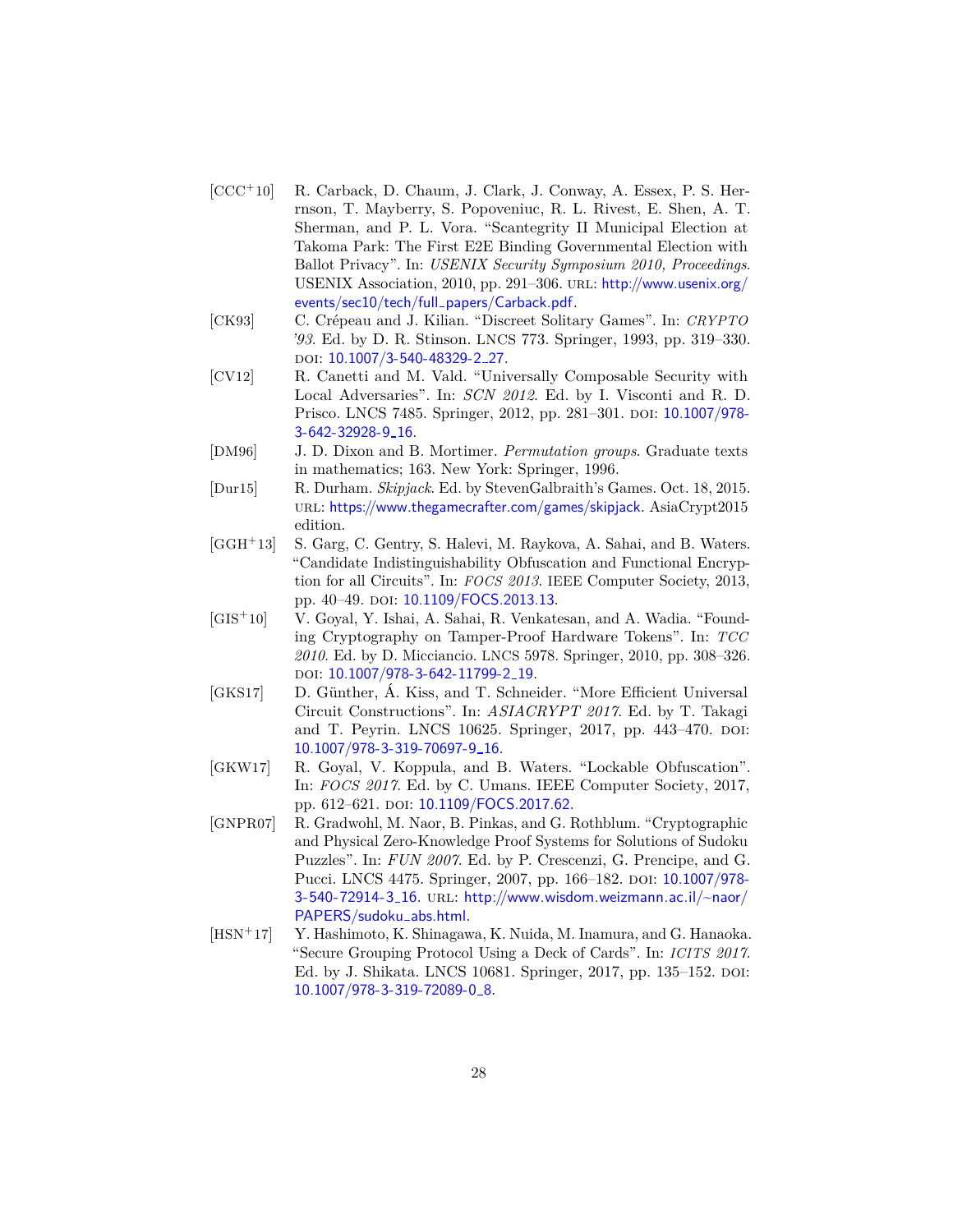- <span id="page-28-4"></span>[ICM15] R. Ishikawa, E. Chida, and T. Mizuki. "Efficient Card-Based Protocols for Generating a Hidden Random Permutation Without Fixed Points". In: *UCNC 2015*. Ed. by C. S. Calude and M. J. Dinneen. LNCS 9252. Springer, 2015, pp. 215-226. DOI: [10.1007/978-3-319-](http://dx.doi.org/10.1007/978-3-319-21819-9_16) [21819-9](http://dx.doi.org/10.1007/978-3-319-21819-9_16) 16.
- <span id="page-28-5"></span>[Kat07] J. Katz. "Universally Composable Multi-party Computation Using Tamper-Proof Hardware". In: *EUROCRYPT 2007*. Ed. by M. Naor. LNCS 4515. Springer, 2007, pp. 115-128. DOI: [10.1007/978-3-540-](http://dx.doi.org/10.1007/978-3-540-72540-4\_7)  $72540-4$   $-7$ .
- <span id="page-28-10"></span>[KKW<sup>+</sup>17] J. Kastner, A. Koch, S. Walzer, D. Miyahara, Y.-i. Hayashi, T. Mizuki, and H. Sone. "The Minimum Number of Cards in Practical Card-based Protocols". In: *ASIACRYPT 2017*. Ed. by T. Takagi and T. Peyrin. LNCS 10626. Springer, 2017, pp. 126–155. DOI: [10.1007/978-3-319-70700-6](http://dx.doi.org/10.1007/978-3-319-70700-6_5) 5.
- <span id="page-28-1"></span>[KW17] A. Koch and S. Walzer. *Foundations for Actively Secure Card-based Cryptography*. 2017. Cryptology ePrint Archive, Report [2017/423](https://eprint.iacr.org/2017/423).
- <span id="page-28-9"></span>[KWH15] A. Koch, S. Walzer, and K. Härtel. "Card-based Cryptographic Protocols Using a Minimal Number of Cards". In: *ASIACRYPT 2015*. Ed. by T. Iwata and J. H. Cheon. LNCS 9452. Springer, 2015, pp. 783-807. doi: [10.1007/978-3-662-48797-6](http://dx.doi.org/10.1007/978-3-662-48797-6_32)\_32.
- <span id="page-28-3"></span>[LMS16] H. Lipmaa, P. Mohassel, and S. Sadeghian. *Valiant's Universal Circuit: Improvements, Implementation, and Applications*. 2016. Cryptology ePrint Archive, Report [2016/017](https://eprint.iacr.org/2016/017).
- <span id="page-28-11"></span>[MAS13] T. Mizuki, I. K. Asiedu, and H. Sone. "Voting with a Logarithmic Number of Cards". In: *UCNC 2013*. Ed. by G. M. et al. LNCS 7956. Springer, 2013, pp. 162–173. doi: [10.1007/978-3-642-39074-6](http://dx.doi.org/10.1007/978-3-642-39074-6_16) 16.
- <span id="page-28-8"></span>[Miz16] T. Mizuki. "Efficient and Secure Multiparty Computations Using a Standard Deck of Playing Cards". In: *CANS 2016*. Ed. by S. Foresti and G. Persiano. LNCS 10052. 2016, pp. 484-499. DOI: [10.1007/978-](http://dx.doi.org/10.1007/978-3-319-48965-0_29) [3-319-48965-0](http://dx.doi.org/10.1007/978-3-319-48965-0_29) 29.
- <span id="page-28-6"></span>[MN10] T. Moran and M. Naor. "Basing cryptographic protocols on tamperevident seals". In: *Theoretical Computer Science* 411.10 (2010), pp. 1283-1310. doi: [10.1016/j.tcs.2009.10.023](http://dx.doi.org/10.1016/j.tcs.2009.10.023).
- <span id="page-28-0"></span>[MS09] T. Mizuki and H. Sone. "Six-Card Secure AND and Four-Card Secure XOR". In: *FAW 2009*. Ed. by X. Deng, J. E. Hopcroft, and J. Xue. LNCS 5598. Springer, 2009, pp. 358–369. doi: [10.1007/978-](http://dx.doi.org/10.1007/978-3-642-02270-8_36) [3-642-02270-8](http://dx.doi.org/10.1007/978-3-642-02270-8_36) 36.
- <span id="page-28-2"></span>[MS13] P. Mohassel and S. S. Sadeghian. "How to Hide Circuits in MPC an Efficient Framework for Private Function Evaluation". In: *EURO-CRYPT 2013*. Ed. by T. Johansson and P. Q. Nguyen. LNCS 7881. Springer, 2013, pp. 557–574. DOI: [10.1007/978-3-642-38348-9](http://dx.doi.org/10.1007/978-3-642-38348-9_33)<sub>-33</sub>.
- <span id="page-28-7"></span>[MS14] T. Mizuki and H. Shizuya. "A formalization of card-based cryptographic protocols via abstract machine". In: *International Journal of Information Security* 13.1 (2014), pp. 15–23. DOI: [10.1007/s10207-](http://dx.doi.org/10.1007/s10207-013-0219-4) [013-0219-4](http://dx.doi.org/10.1007/s10207-013-0219-4).